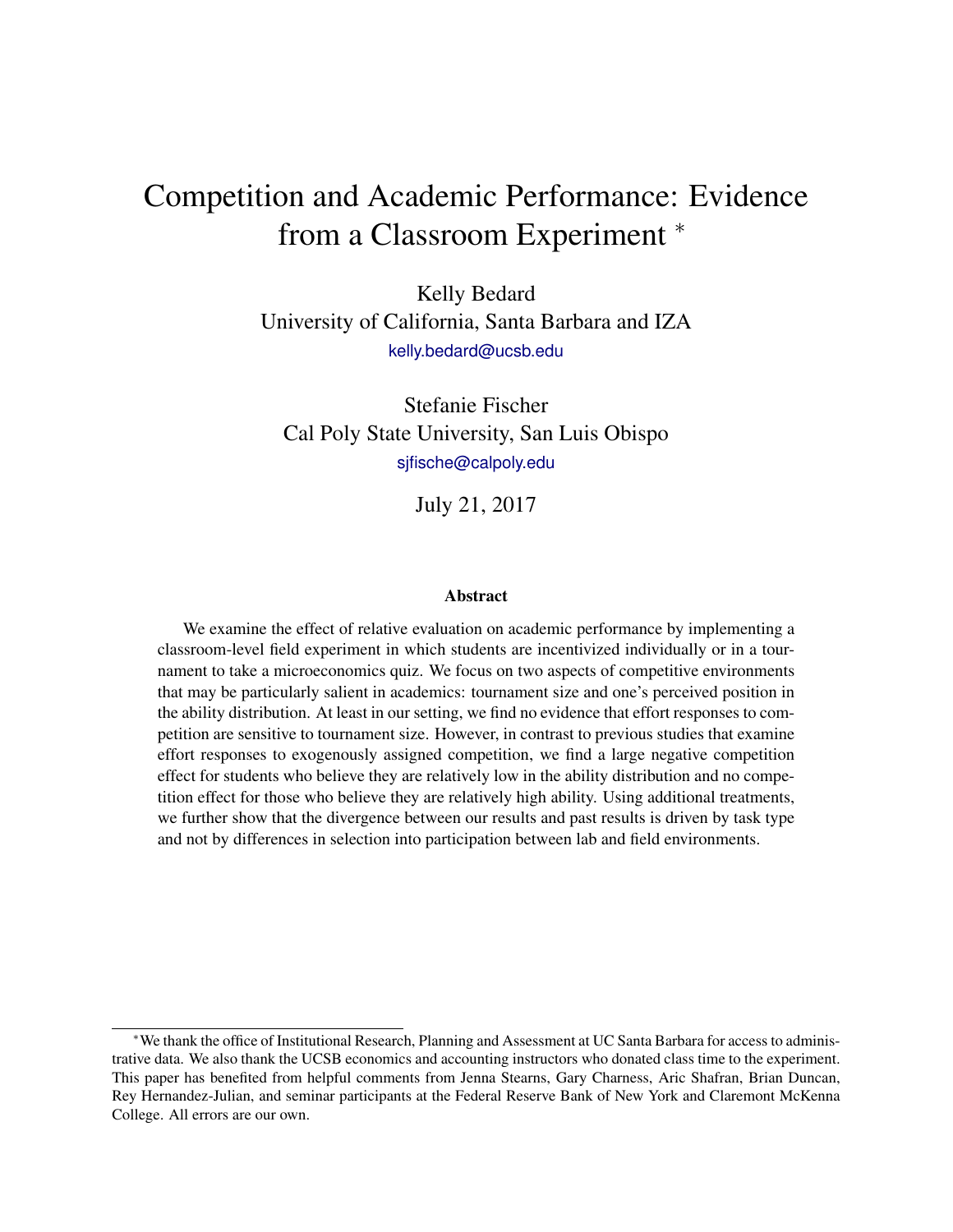# 1 Introduction

Success in higher education often hinges on relative performance. Admission to selective colleges is in large part determined by class rank and relative scores on entrance exams. Undergraduate grades are often assigned using a curve. And, graduate and professional schools rely heavily on standardized tests to determine admission. This paper adds to the growing literature examining effort responses to competition by exploring student responses to competition in a classroom setting. More specifically, we administer a controlled experiment in university economics classes where students are incentivized to take a short introductory microeconomics quiz. We focus on two aspects of competitive environments that may be particularly salient in academics: one's perceived position in the ability distribution and tournament size.

Economic theory offers important insights into possible effort responses to competitive conditions. For example, [Brown](#page-16-0) [\(2011\)](#page-16-0) shows that ability gaps (or perceived gaps) between competitors can result in reduced effort for weaker contestants. She provides empirical support for her model using data from professional golf. More specifically, she shows that competitors perform worse when Tiger Woods plays in a tournament, at least back in his prime. In a different vein, [Andreoni](#page-16-1) [and Brownback](#page-16-1) [\(2014\)](#page-16-1) model effort responses to competition when group size varies (holding the proportion of winners constant).<sup>[1](#page-1-0)</sup> As class size shrinks, students become less certain about their rank. They show that this uncertainly leads low ability students to increase effort because working hard increases their chance of earning a high grade, but decreases the effort level of high ability students because there is still little risk of losing out on a top grade. Stated somewhat differently, as a class grows in size, it approaches the population and students know their exact percentile rank. In an infinitely large class, high types who are at or above the winning threshold will exert a positive amount of effort, those below the winning threshold will exert no effort. However, when [Andreoni](#page-16-1) [and Brownback](#page-16-1) [\(2014\)](#page-16-1) take this to the lab, they find no real difference between individual's bids and the size of group at either end of the valuation distribution (or what translates into the ability

<span id="page-1-0"></span><sup>&</sup>lt;sup>1</sup>Their model builds on work by [Lazear and Rosen](#page-17-0) [\(1981\)](#page-17-0), [Becker and Rosen](#page-16-2) [\(1992\)](#page-16-2) and [Orrison et al.](#page-18-0) [\(2004\)](#page-18-0).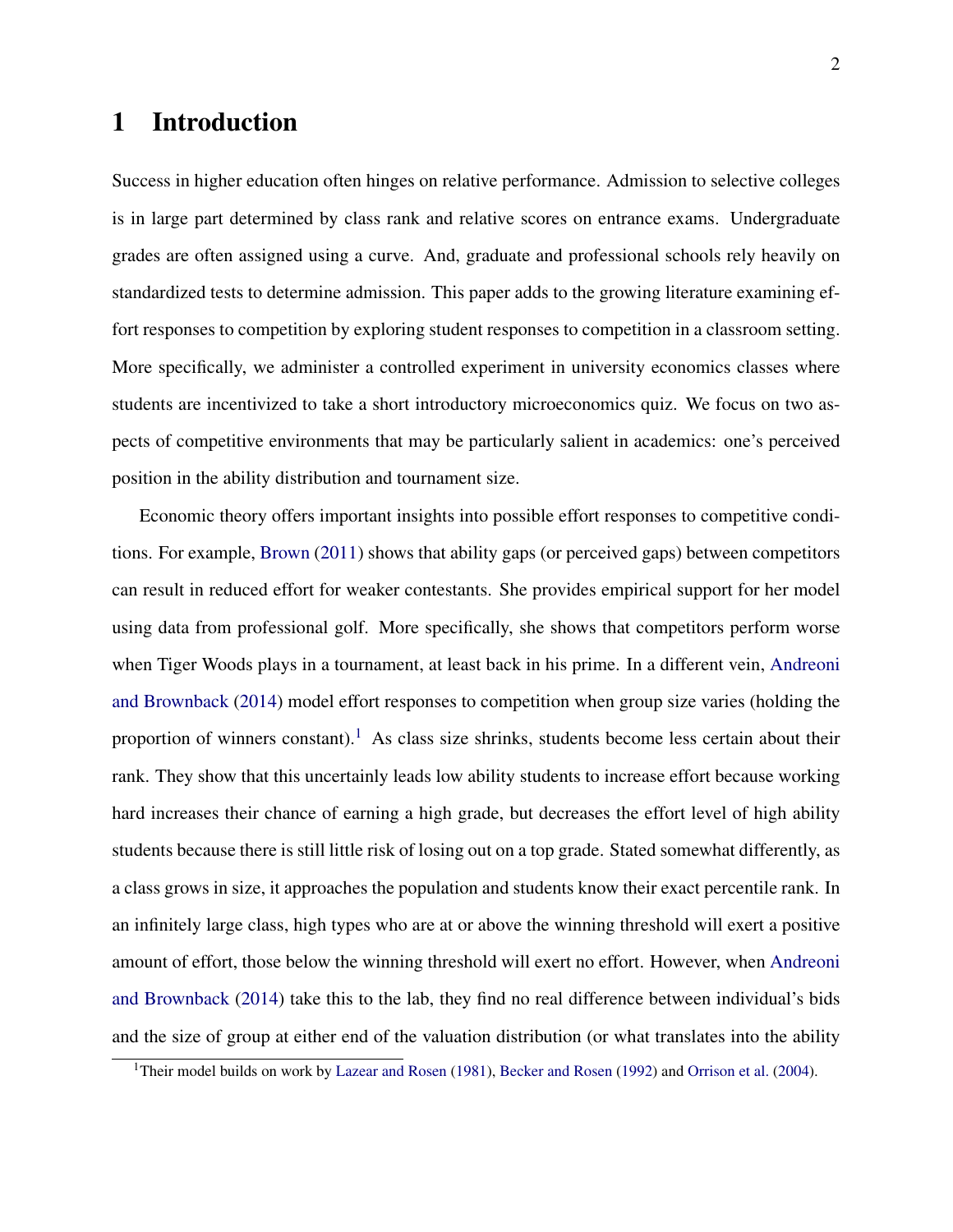distribution) in an all-pay auction.<sup>[2](#page-2-0)</sup>

While models help build intuition, generally speaking, in environments outside the lab where there is less control over the parameters of the experiment, predicting effort responses is difficult. In other words, student effort responses to competition, and whether or not they vary systematically by ability and group size are in the end empirical questions. Our objective is to examine how effort changes in response to competition in a classroom setting, and to further ask whether responses differ across ability groups and/or the size of the tournament with which one is forced to compete. To do this, we run randomized experiments at the beginning of economics classes early in the academic quarter. Students are randomly assigned across a variety of tournament structures in which their earnings depend on their own quiz performance relative to their opponent's performance. To isolate the causal effect of competition, we also include a non-competitive piece rate treatment in which subjects are paid a flat rate for each correct answer. We find a large negative competition effect for students who believe they are a relatively low scoring student. In particular, students who believe they will earn less than an "A" grade in their current economics course score about 22 percent of a standard deviation lower when forced to compete compared to students as-signed to the piece rate treatment.<sup>[3](#page-2-1)</sup> We will refer to these students as low expectation students. In contrast, there is no statistically significant difference in quiz scores between tournament and piece rate subjects for those who believe they will earn an "A". We will refer to these students as high expectation students. Consistent with previous lab studies, e.g., [Lima et al.](#page-17-1) [\(2014\)](#page-17-1) and [Andreoni](#page-16-1) [and Brownback](#page-16-1) [\(2014\)](#page-16-1), we find no evidence that these results vary across tournament size.

We are, of course, not the first to study effort responses to forced competition. In all cases, effort is either modeled as a cost chosen off a menu in a laboratory setting [\(Bull et al.,](#page-16-3) [1987;](#page-16-3) [Orrison et al.,](#page-18-0) [2004\)](#page-18-0) or as actual effort on a simple task such as solving mazes, running, adding

<span id="page-2-0"></span> $2$ Others have studied the effects of varying group size while maintaining the number of winners; e.g., [Barut et al.](#page-16-4) [\(2002\)](#page-16-4) and [Lima et al.](#page-17-1) [\(2014\)](#page-17-1). [Lima et al.](#page-17-1) [\(2014\)](#page-17-1) consider the effect of group size in a lab in an across-subjects design where subjects play a Tullock contest game. They find the average expenditure does not differ significantly across groups of two, four, or nine when there is a single winner.

<span id="page-2-1"></span><sup>&</sup>lt;sup>3</sup>For context, approximately 60 percent of students believe that they will earn an A or an A- (what we refer to as an "A" grade), despite the fact that the actual number of such grades awarded is far below this level. We explore the difference between expected grades and actual earned grades in Section 5.1.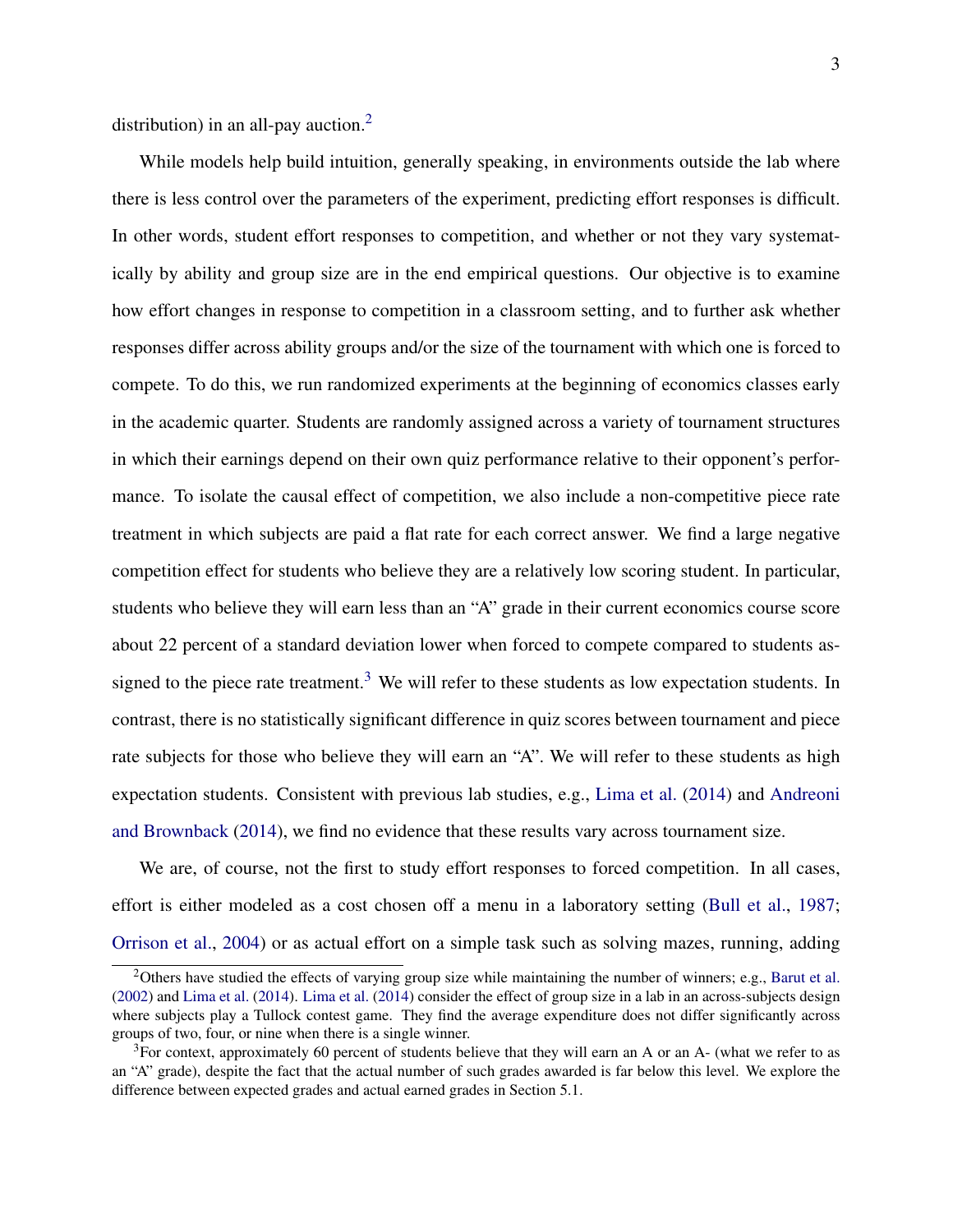up numbers, or solving word and memory puzzles [\(Gneezy et al.,](#page-17-2) [2003;](#page-17-2) [Gneezy and Rustichini,](#page-17-3) [2004;](#page-17-3) [Günther et al.,](#page-17-4) [2010;](#page-17-4) [Dreber et al.,](#page-16-5) [2014\)](#page-16-5). In contrast to our results, these studies generally find that individuals who are forced to compete, work at least as hard as those who are not; though there is some evidence suggesting the competition effect is sensitive to task type.<sup>[4](#page-3-0)</sup>

There are two obvious candidate explanations for the divergence between our results and those reported in previous studies: task type and selection into participation. We explore these possibilities by running two additional treatments. In the first we replace the microeconomics quiz with a simple numeric task that is more similar to previous experiments. Interestingly, in these rounds we find *no* difference across competitive and piece rate payment schemes for either low or high expectation students – the weaker students exert less effort under competition result vanishes. In the second additional treatment we move the experiment (using the same microeconomics quiz) to the end of section and tell students that they are free to stay and participate or to leave. Approximately fifty percent of students choose to leave. The results for these rounds are similar to the rounds that are run at the beginning of section. In other words, we find no evidence that our competition results are driven by selection into participation.

The findings in this study offer at least two new insights. First, in our classroom context where students are asked to complete a real-effort and ability-specific task, we show that responses to competition depend on perceived ability. When forced to compete, low expectation students work less hard and high expectation students do not change their effort level. If it is the goal of the instructor or policymaker is to improve effort and thus academic outcomes, our results suggest that competition may not be the optimal mechanism, at least for those who perceive themselves as relatively low ability. Second, the fact that results from rounds of the experiment where a more general skill task is used – one similar to those used in previous studies – differ from the results for the microeconomics quiz, arguably a more specialized skill task, suggests that one should be

<span id="page-3-0"></span><sup>&</sup>lt;sup>4</sup>There is a closely related experimental literature examining the propensity of individuals to compete when offered the choice. This literature finds that women are less likely to choose competition over a piece rate option compared to men [\(Niederle and Vesterlund,](#page-18-1) [2007;](#page-18-1) [Gneezy et al.,](#page-17-5) [2009;](#page-17-5) [Sutter and Rutzler,](#page-18-2) [2015;](#page-18-2) [Booth and Nolen,](#page-16-6) [2012a;](#page-16-6) [Villeval,](#page-18-3) [2012;](#page-18-3) [Datta Gupta et al.,](#page-17-6) [2013;](#page-17-6) [Garratt et al.,](#page-16-7) [2013\)](#page-16-7). There also exists an extensive theoretical literature focused on understanding effort response to relative performance incentive schemes, examples include [Lazear and Rosen](#page-17-0) [\(1981\)](#page-17-0), [Green and Stokey](#page-17-7) [\(1983\)](#page-17-7), and [Prendergast](#page-18-4) [\(1999\)](#page-18-4). See [List et al.](#page-17-8) [\(2014\)](#page-17-8) for a review.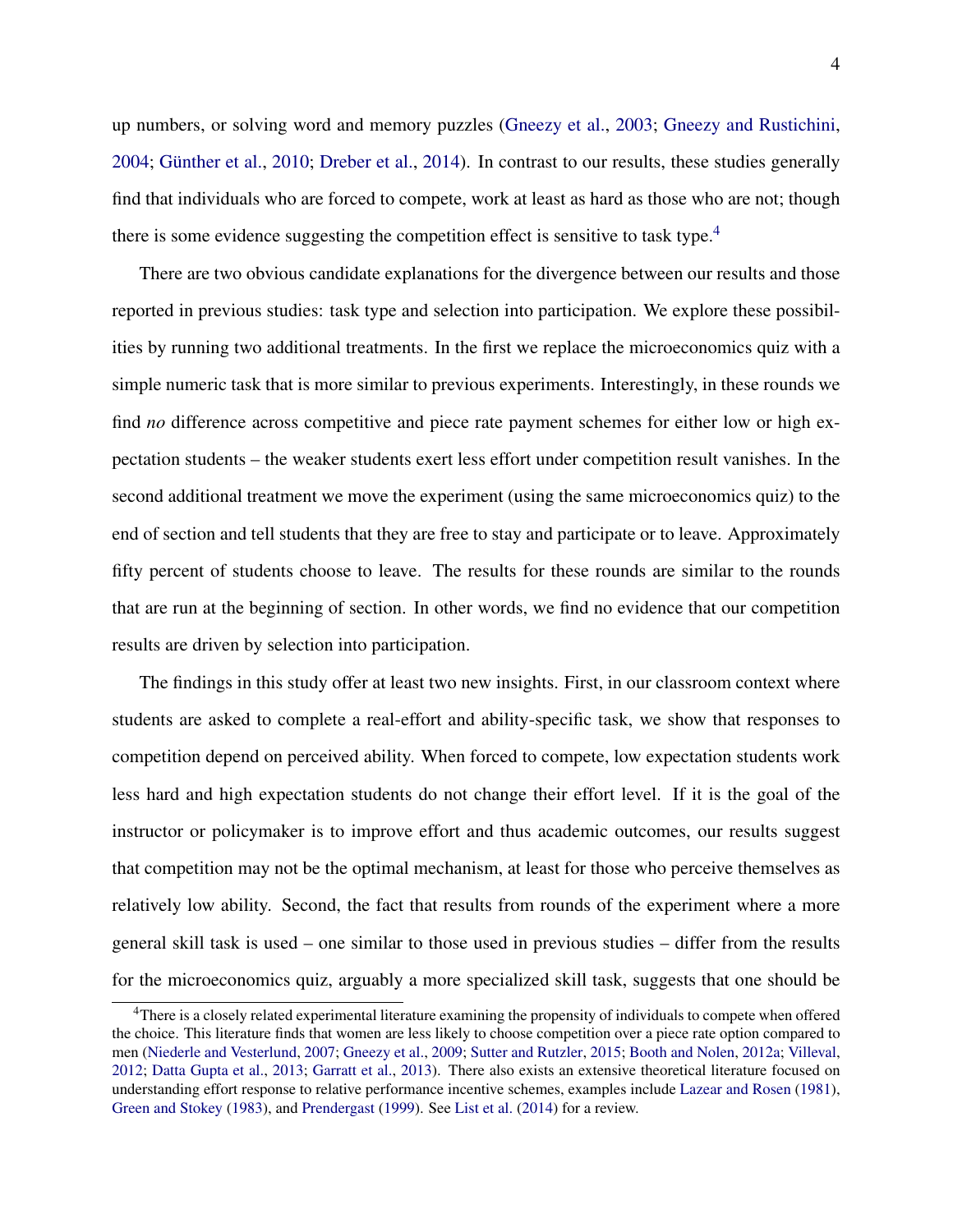cautious generalizing about effort responses to competition across task type.

# 2 Experimental Design

## 2.1 Microeconomics Quiz with No Selection into Participation

We administered the primary treatments to 2,415 students in 70 economics sections/classes at the University of California, Santa Barbara (UCSB) from fall 2013 through summer 2015. All sessions were held during the first two weeks of the relevant quarter. Before students entered the classroom sealed envelopes containing an entry survey and a microeconomics quiz were distributed across seats such that treatment groups were seated together. As students entered the section, they were randomly assigned to a treatment group by receiving a ticket from a shuffled deck that assigned them to a particular seat. Students who arrived late were asked to wait outside until the experiment ended. In all cases this was a very small number of students as we waited several minutes after the usual start time to close the door.

Once entry into the room had ceased, students completed an entry survey. This was a short questionnaire asking about their age, race, gender, year in school, intended major, and the grade they expect to earn in the course in which the quiz was being administered (the survey is in Appendix A). Importantly, we classify students into two groups based on how they respond to the entry survey question, "What grade do you expect to earn in this class?". We define those who believe they are going to earn an "A" as high expectation students, and those who indicate they expect to earn a grade less than an "A" as low expectation students. This allows us to separately analyze effort responses to competition across perceived ability and and tournament size. For context, approximately 66 percent of students expect to earn an "A" in the current course. We will explore differences between perceived ability and actual ability in Section 5.1.

Next we explained that we were administering a microeconomics quiz in a large number of sections across both lower and upper division economics courses. We also informed participants that we would be coming around to explain how they could earn money for correctly answering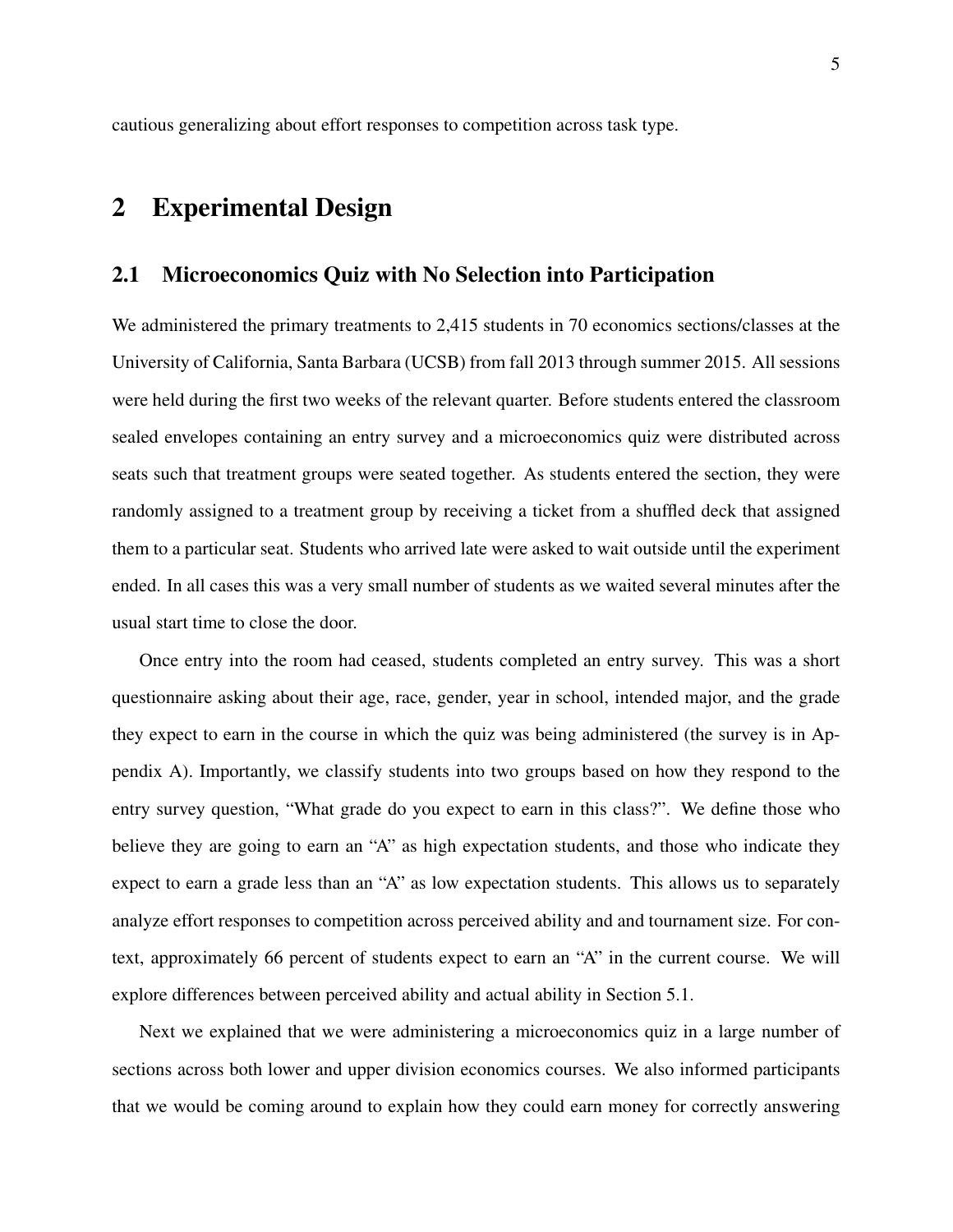quiz questions and that they would be entered into a \$25 drawing at the end of the quiz to thank them for participating. At least in part because the quiz was administered at the beginning of classes and sections, participation was essentially 100 percent; less than five students left during the instruction phase and did not fill out a survey or participate in the quiz.

Students were given fifteen minutes to complete a ten question microeconomics quiz. They were not permitted to use a calculator or any other materials. We used six quiz forms to guard against cheating. The questions on each form were randomly drawn within subject category from the Test of Understanding in College Economics (TUCE) exam. The TUCE is a 30 question introductory microeconomics exam given to college economics students across the United States. An example of the quiz is in Appendix A. Students were incentivized for each correct quiz answer based on their randomly assigned treatment group. The treatment groups were as follows:

- 1. Piece Rate: Subjects earned \$0.50 for each correct answer.
- 2. Group of Two: The subject with the highest score in each pair earned \$1 for each correct answer.
- 3. Group of Six, Top Half Paid: The three highest scoring subjects in each group earned \$1 for each correct answer.
- 4. Group of Ten, Top Half Paid: The five highest scoring subjects in each group earned \$1 for each correct answer.
- 5. Group of Six, Winner Take All: The subject with the highest score in each group earned \$3 for each correct answer.
- 6. Group of Ten, Winner Take All: The subject with the highest score in each group earned \$5 for each correct answer.

The baseline treatment incentivizes students using a non-competitive piece rate payment scheme. Treatments two through four maintain the proportion of winners but vary group size. One can think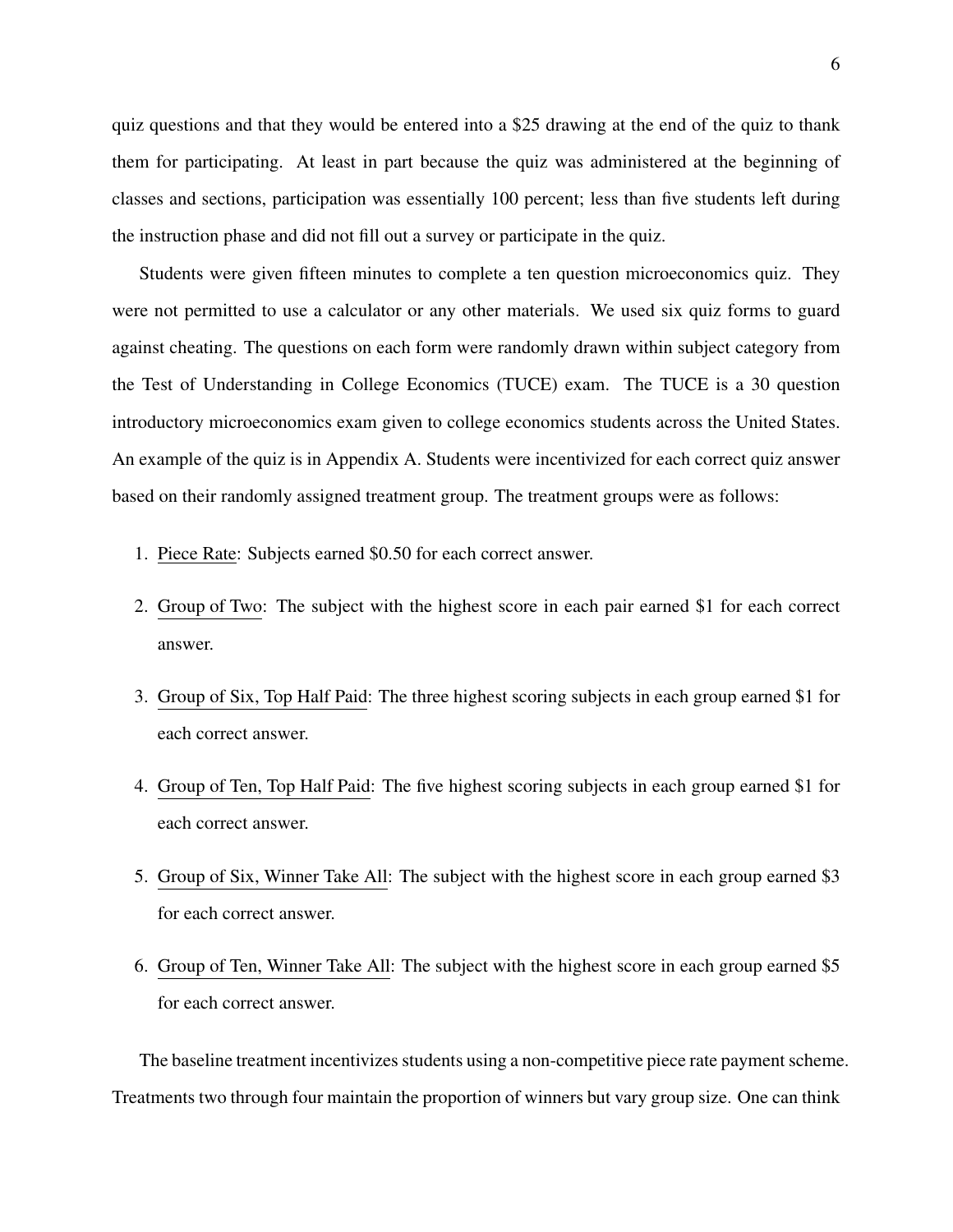of this type of design as grading on a curve, where the same share of the class (e.g.,  $20\%$ ) always earns an "A" grade. In contrast, treatment groups five and six vary group size but have a single winner. Note that the ex ante expected value would be the same across all treatments if quiz scores were randomly assigned. Using a wide range of tournament sizes and payout structures is intended to allow for the detection of any or all possible group size effects.

Ties were broken by random draw. Given the number of groups, not all treatments were administered in every section, but more than one group was administered in every section. This is important because it allows for the inclusion of section fixed effects.

## 2.2 Task Type

As it is possible that responses to competition depend on the type of task, in summer 2015 we also compared performance on the microeconomics quiz – a specialized skill task – to a relatively more general skill based quiz. This general skill quiz more closely resembles the tasks used in much of the previous experimental literature on competition; it required students to add and multiple two digit numbers without a calculator. To examine whether the effects of competition depend on task type, we randomly assigned 180 students in 11 sections into one of four treatment groups: piece rate and a TUCE quiz, piece rate and an adding/multiplying quiz, group of two and a TUCE quiz, or group of two and an adding/multiplying quiz. For tractability, we limit group size to two in this round. The incentive structure is the same as above: \$0.50 per correct answer in piece rate and \$1 for each correct answer for the highest scoring student in the group of two tournament. Because the adding/multiplying and TUCE quizzes were administered simultaneously in all 11 sections, the former was formatted to look like a microeconomics quiz; calculating rent, minimum cost, average return, and so on. An example of the adding/multiplying quiz is included in Appendix A.

## 2.3 The Role of Selection into Participation

In contrast to most lab experiments, our environment features very different selection. In our setting, conditional on attending the chosen section, we have essentially 100 percent participation.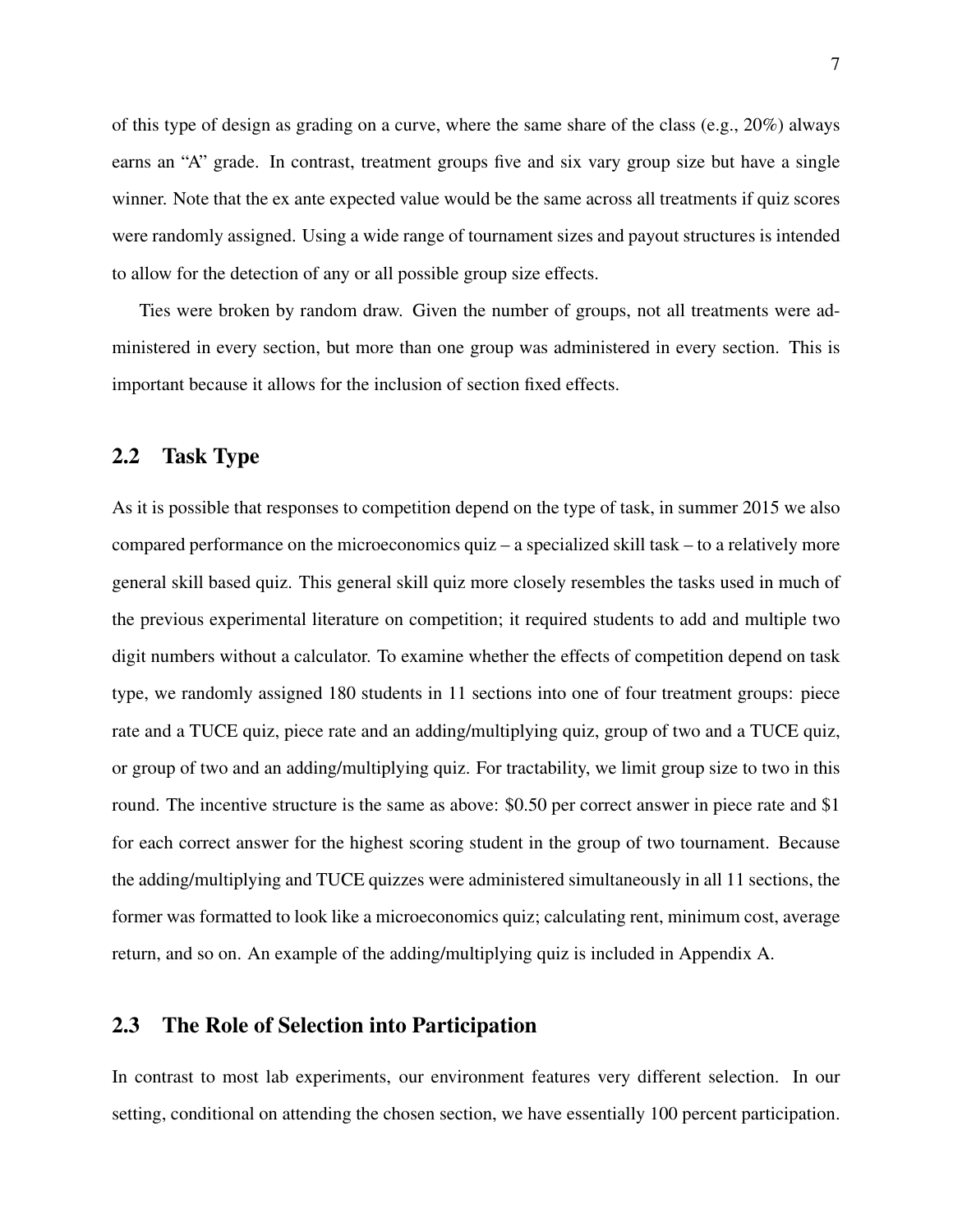This occurs by design because all experiments were run at the beginning of section. On the other hand, in a typical lab setting, students are recruited through a web based application and must show up to the lab at a designated time solely for the purpose of participating in the experiment.

In an effort to understand how our sample compares to a group that is relatively more selected, we ran 11 sessions in summer 2015 during the last 15 minutes of sections. On these occasions, students could choose to stay and participate in the quiz or to leave. They were told that they could earn money for correctly answering quiz questions and that they would be eligible to win a \$25 raffle for their participation. Roughly half of students in these sections chose to stay and participate in the experiment. Those who stayed were randomly assigned to a piece rate or group of two treatment. As in all other sessions, those in the piece rate group earned \$0.50 for each correct answer and the top scorer in the group of two earned \$1.00 for each correct answer. 137 students participated in these rounds.

## 3 Subjects and Data

All data come from two sources. The main source is the data collected directly from the survey and experiment. The experiments were conducted in four rounds: fall quarter 2013, spring quarter 2015, and summer sessions A and B 2015. We ran experiments in 81 sections with 2,732 total participants at UCSB. These data include quiz scores, treatment assignments, race, gender, major, academic year standing, age, and the grade they expect to earn in the course in which the quiz is administered. All tables are restricted to participants who responded to all questions on the survey and for whom we can standardize their test score.<sup>[5](#page-7-0)</sup> These restrictions eliminate 143 participants, leaving an estimating sample of 2,589. Table 1 reports summary statistics for quiz scores, standardized quiz scores, and expected grade disaggregated by the six main treatments (Panel A), by gender (Panel B), and class standing (Panel C). The sample in Table 1 is restricted to the 2,298 participants who took the TUCE quiz at the beginning of a section. We provide similar information

<span id="page-7-0"></span><sup>5</sup>All scores are standardized by quiz form within each course in a given quarter. By bad luck, 21 students received a test form that no one else in their class received, making it impossible to calculate a standardized score.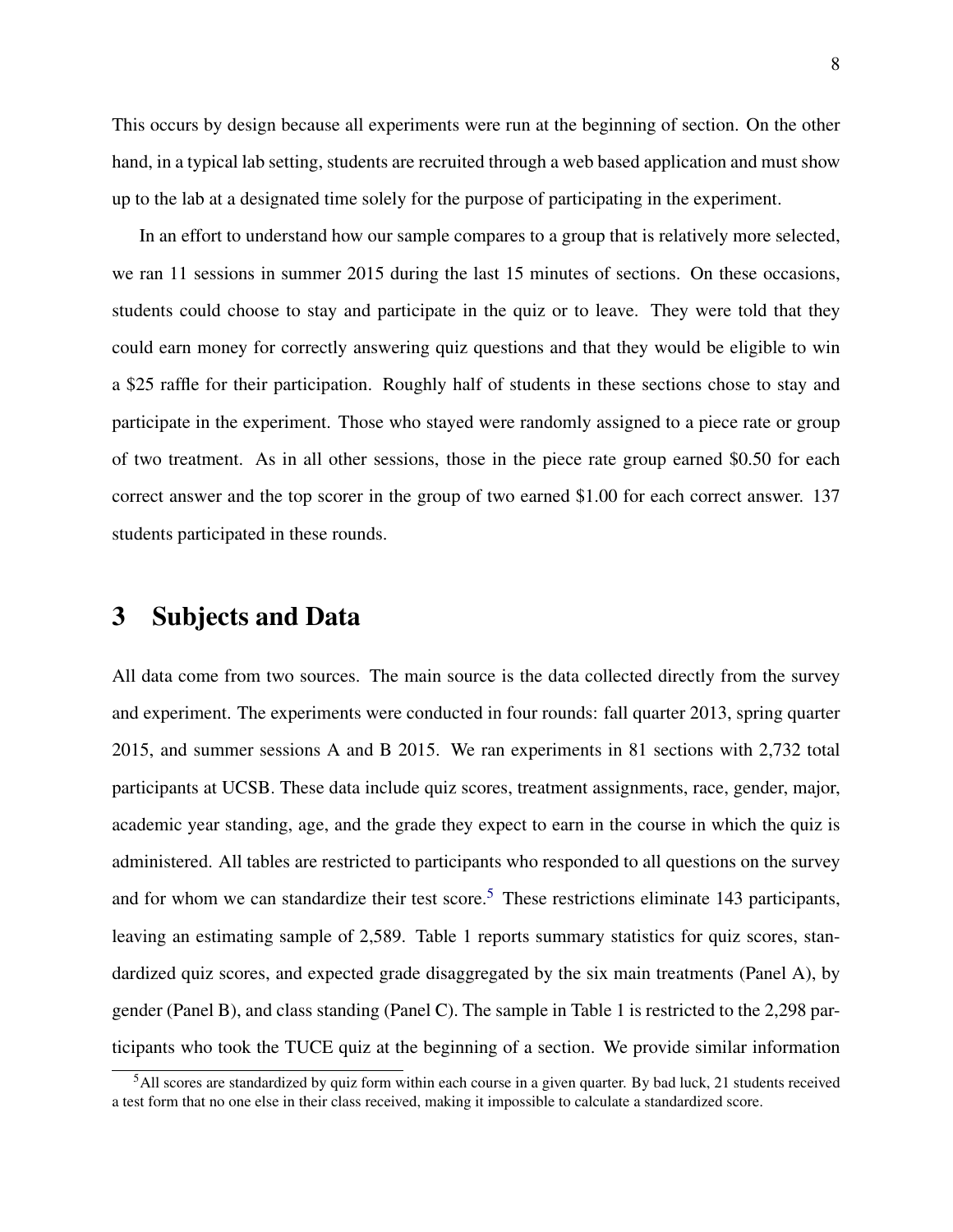for those who took the more general skill task and the rounds that were run at the end of sections in Section 6. While column 1 reports raw TUCE quiz scores to give the reader some context, column 2, and all columns in all subsequent tables use scores that are standardized to mean zero and standard deviation one by course, year, and quiz form.

It is worth highlighting a few features of Table 1. The average TUCE quiz score is approximately 5 out of 10, the average male undergraduate outscores the average female undergraduate, and students in upper division courses outscore students in lower division courses. While the average score is also highest for the piece rate group, it is important to remember that there are no controls and not all treatments were assigned in every section. Roughly two-thirds of the participants have high expectations (expect to earn an "A" grade) in the current course and on average women are somewhat less likely to have high expectations.

Panel A of Table 2 reports descriptive statistics for the pre-treatment characteristics collected on the entry survey for low expectation participants. Column 1 reports the mean and standard deviation for each characteristic for participants assigned to the group of two treatment. Columns 2-6 report the differences in mean characteristics between the group of two and each of the other treatment groups. Each entry in these columns comes from a separate regression. There is little evidence of systematic differences in gender, race, major, class standing, or age across treatment groups. Panel B replicates this exercise for high expectation participants. Again, there is little evidence of imbalance across treatment groups, at least based on observable characteristics.

The experiment and survey data are also linked to administrative records that include information about parental education, transfer status, language spoken in the home, citizenship status, socioeconomic status, SAT scores, and grades earned in core economics courses at UCSB. Unfortunately, there are many non-random missing values for all variables in the administrative data. For instance, administrative records do not contain SAT scores for transfer students. As such, our preferred specifications use the measures drawn from the survey, but not the variables collected from administrative records. The primary deviation from this will be a heterogeneity analysis that explores the relationship between expected grades and actual grades. These issues will be discussed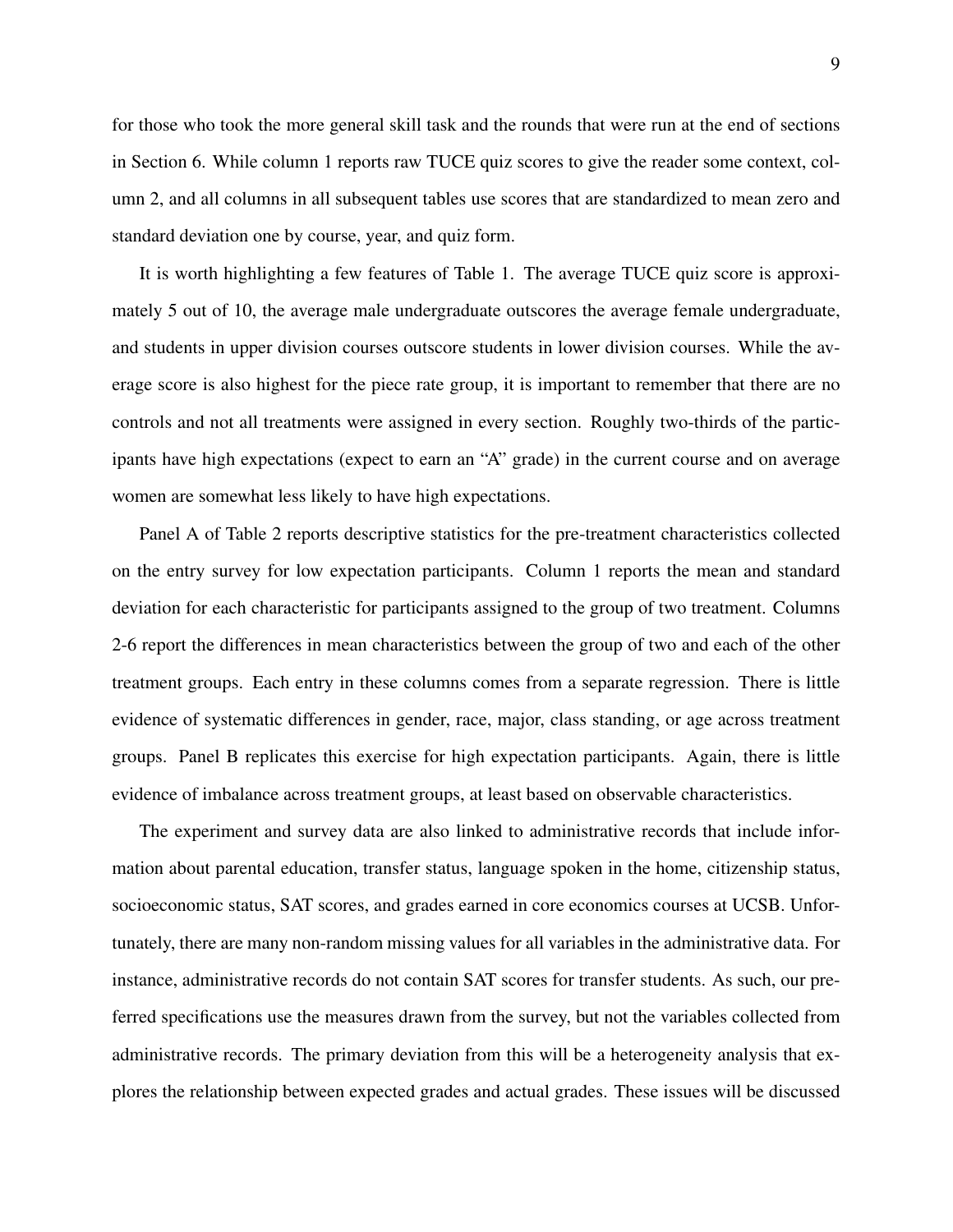in more detail in Section 5.1.

# 4 Empirical Specification

Our primary objective is to ask whether there are consistent patterns in participant effort when assigned to compete versus being assigned to a piece rate treatment that depend on perceived ability and tournament size. More concretely: (1) Do low expectation participants change their effort level when assigned to compete in ways that are similar or different from high expectation participants? And, (2) Do these responses depend on tournament size? We use the following simple specification to examine these questions.

$$
Y_{iags} = \alpha + \theta_{ag} + \gamma_s + X_{iags} \beta + \varepsilon_{iags}
$$
 (1)

Where *Yiags* is the standardized quiz score (mean 0 and standard deviation 1 by course, quarter, and quiz form) for student *i*, of perceived ability *a* (low and high expectation students), in treatment group *g* (piece rate, group of two, group of six winner take all, group of six top half paid, group of ten winner take all, and group of ten top half paid), in section *s*.  $\theta$  is a vector of eleven indicator variables for expected grade specific treatment groups. Low expectation students assigned to the piece rate treatment is the omitted category. γ*<sup>s</sup>* is a vector of section fixed effects. Note that section indicators absorb time because sections (or classes) are quarter and academic year specific. *X* is a vector of student background characteristics, including race, gender, major, and year in school. Because treatment is randomly assigned within sections, all results are similar regardless of which controls are included. Section 5.1 discusses this issue in more detail.  $\varepsilon$  is the usual error term and all standard errors are clustered at the section level.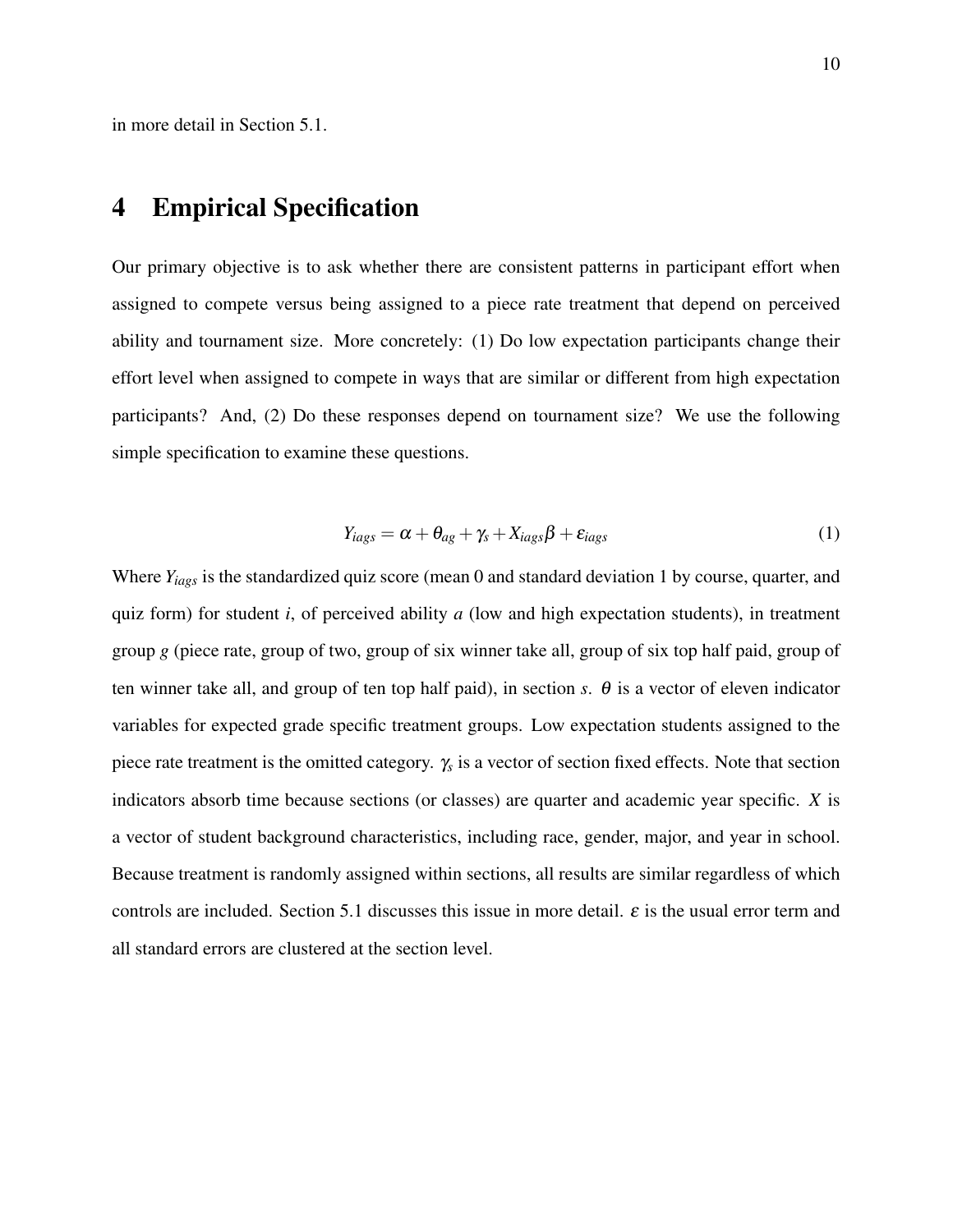# 5 Results

## 5.1 Economics Quiz at the Beginning of Section

The results for equation 1 are reported in Table 3. Unless otherwise specified, all point estimates in each table come from a single regression. Column 1 reports the difference in quiz score between the piece rate treatment and each of the five tournament treatment groups for low expectation participants. P-values for the difference in competition effect between the specified larger tournament size and the group of two for low expectation students are reported in square brackets under the standard errors. Column 2 reports the same set of results for high expectation students. In other words, each entry tells you the average difference in scores between the specified group and the piece rate group for individuals who expect a high grade. Similarly, the p-values reported in square brackets are for the difference in competition effect between the group of two and the specified larger group for high expectation students. Column 3 reports the difference between the low and high expectation student groups within each tournament size.

Column 1 reveals that low expectation students reduce their effort when forced to compete. More specifically, the average group of two score is 19.9 percent of a standard deviation lower than the average piece rate score; for context, 25 percent of a standard deviation is approximately half a point on the ten-point TUCE quiz. Further, there is no evidence that the size of the tournament or the pay structure matters; we fail to reject the null hypothesis that the point estimate for any tournament group larger than two is the same as for the group of two. $6\,$  $6\,$  In contrast, there are no precisely estimated competition effects for high expectation students at any tournament size. Column 3 shows that the competition effects for the two ability groups are statistically different from one another, and that is the case for all but one of the tournament group sizes. Appendix Table B1 reports the results for the main specification with varying levels of controls. The first panel includes only section fixed effects, the second panel adds survey reported controls (the specification reported in Table 3), and the third panel further adds the available administrative controls. As

<span id="page-10-0"></span><sup>&</sup>lt;sup>6</sup>In an unreported analysis, we check for "giving-up" behavior. There is no evidence suggesting students answer more correct questions in the first half of the quiz relative to the last part.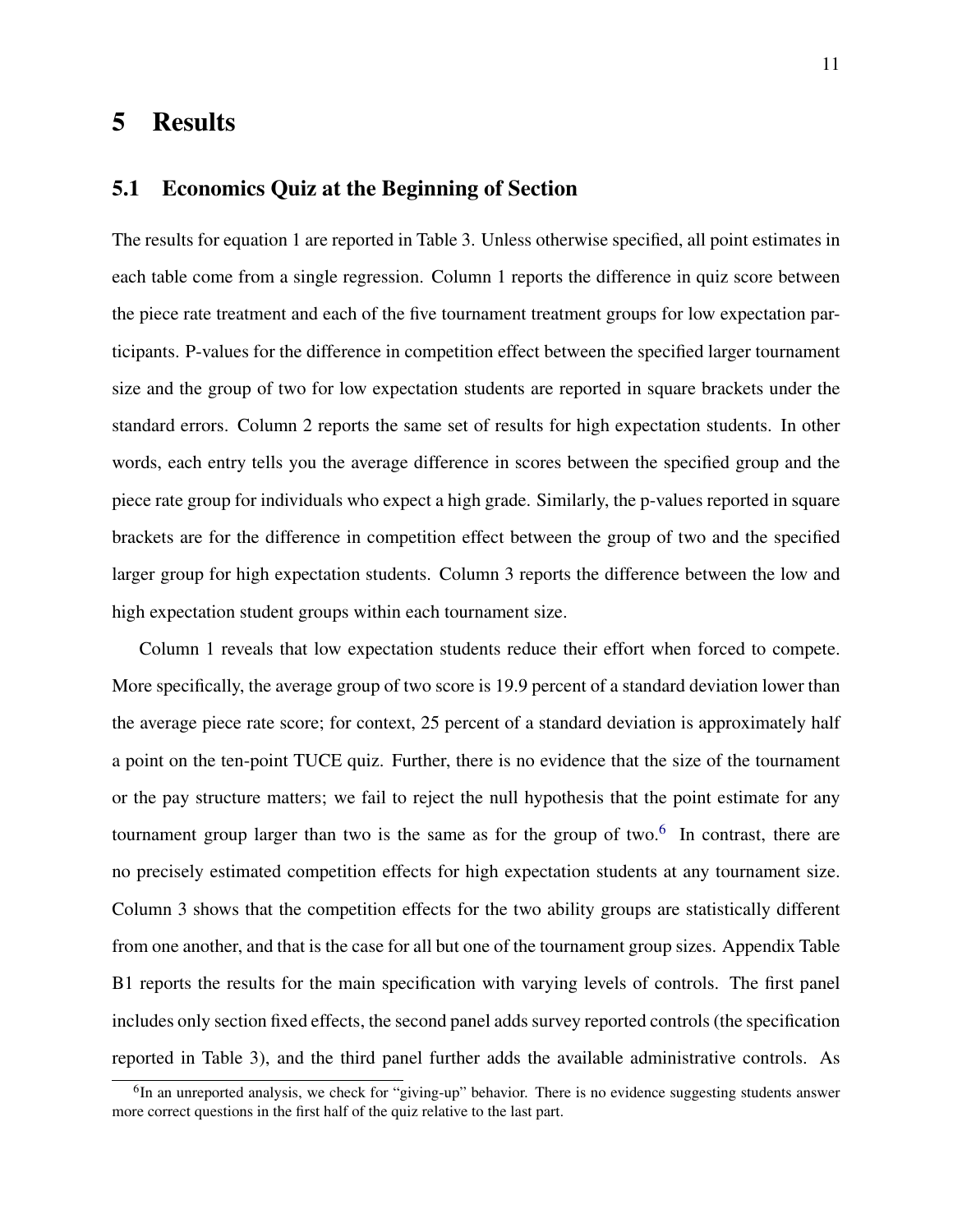expected, the results are similar across all specifications.

As there is no evidence that tournament size or payment structure matters, we simplify all subsequent analysis by collapsing all tournament treatments into a single "compete" category and report all results relative to the piece rate treatment. To facilitate comparison across tables, Table 4 repeats the Table 3 analysis using this averaged specification. Column 1 of Table 4 shows that the average score in a competitive treatment is 22.3 percent of a standard deviation lower than the average piece rate score for low expectation students. Column 2 similarly shows that the average score for high expectation students is 5.9 percent of a standard deviation higher compared to those in the piece rate treatment, but this point estimate is not statistically significant at conventional levels.[7](#page-11-0)

These results naturally lead one to wonder whether expected grades reflect actual ability/skill or over/under confidence of some type for some subgroups. Our administrative data on grades in core economics courses allow us to probe this issue. Table 5 interacts expected grade with earned grade, where earned grade is defined as the participant's first intermediate microeconomics grade. If no intermediate theory grade is available, we use their principles grade. The sample size is slightly smaller for this table because we have no grades for foreign exchange students and a small number of students who enrolled as junior college transfers before the first intermediate theory course was moved into the pre-major. We divide students into two groups: those who earn less than an "A" (non-A students) and those who earn an "A" (A students).

Not surprisingly, as we sub-sample or interact to greater degrees, many estimates become quite noisy. What is clear, is that the subset of subjects who are non-A students who also have low expectations put forth less effort when assigned to competitive treatments (column 1), and this competition effect is statistically different from the competition effect for high expectation non-A students (compare columns 1 and 3). In summary, we can rule out large negative effects for non-A students with high expectation suggesting that optimism or overconfidence shields this group from the negative competition effect. And, while the other comparisons are noisy (i.e, comparing

<span id="page-11-0"></span> $7$ Appendix Table B2 reports the results for this specification with varying levels of controls. The results are similar across all specifications.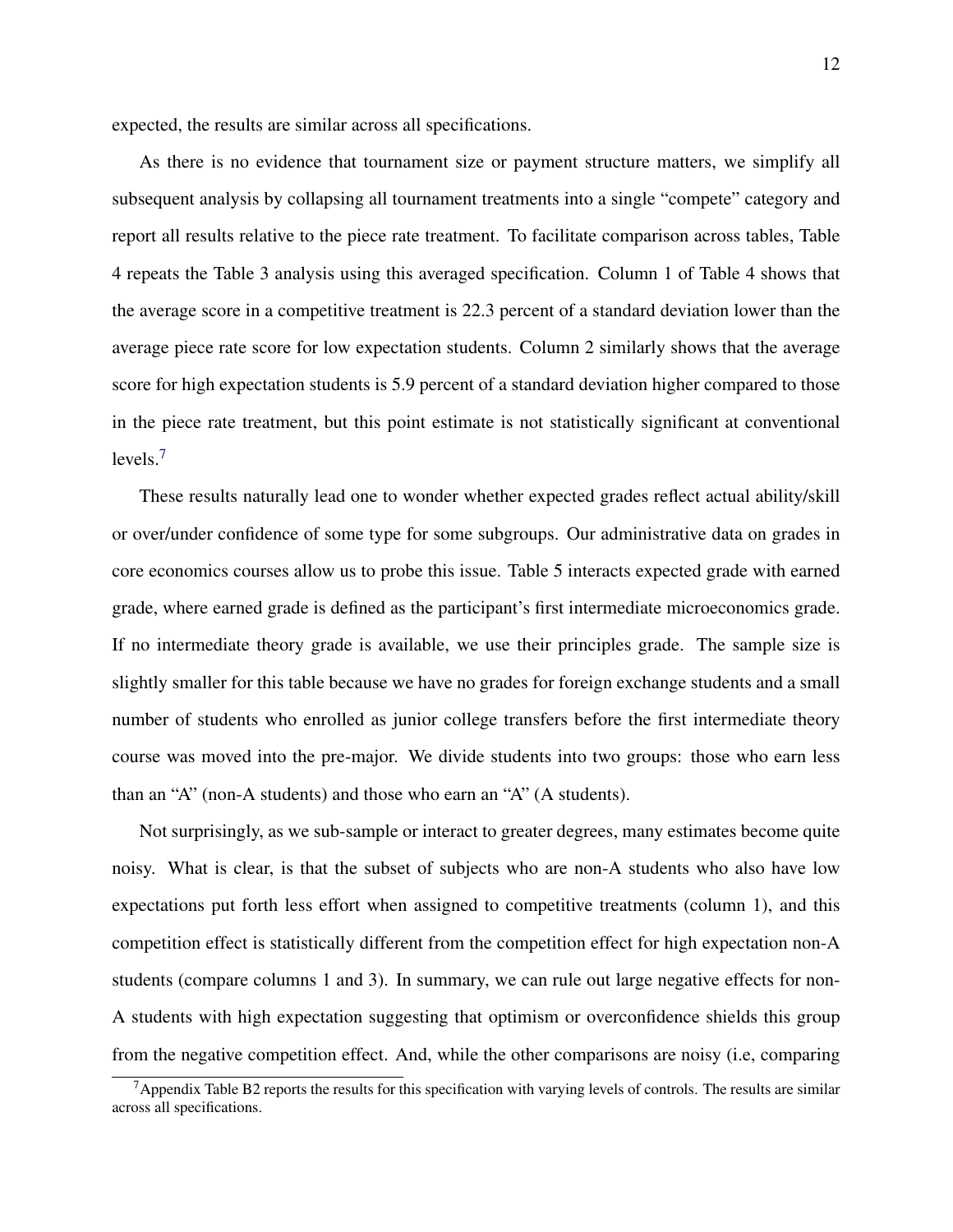columns 1 and 2), what we can say with some confidence is that reduced effort when confronted with competition seems to be driven by weaker students who realize that they are weaker students, a result that is more consistent with honest self-reflection than under confidence.

At least part of the reason that the low expectation non-A student group is driving the results is because this is where the discrepancy between earned and expected grades exists. Table 6 shows that among A students, about 81 percent expect to earn an "A" in the current course. On the other hand, among non-A students, 42 percent expect less than an "A" and 5[8](#page-12-0) percent expect an "A".<sup>8</sup>

Many previous studies identify important differences in effort response to competition by gender. In a variety of field and lab settings, it has been shown that men tend to increase their effort when forced to compete, while women's performance is unchanged [\(Gneezy et al.,](#page-17-2) [2003;](#page-17-2) [Gneezy](#page-17-3) [and Rustichini,](#page-17-3) [2004\)](#page-17-3). Table 7 replicates Table 5 but instead of earned grade, we interact expected grade with gender. Columns 1 and 2 (3 and 4) report the competition effect for low (high) expectation men and women. In contrast to previous studies, in our setting the negative competition effect point estimate is most negative for low expectation men, but due to imprecision, we cannot reject that the male and female effects are the same for students within expectation groups. Overall, these findings are consistent, but not definitive, evidence that the competition effects are driven by less able men exerting less effort when forced to compete.<sup>[9](#page-12-1)</sup>

## 5.2 Task Type

In contrast to many previous studies, in our setting we find that competition reduces effort, at least for an important subset of participants. In this section we investigate two possible features of our experiment that might explain the divergence of our results from past findings that show performance improves, at least among some sub-groups, when subjects are forced to compete. First, we explore the potential role of task type. In our design, subjects take a microeconomics quiz. Relative to the tasks that are often implemented, such as solving mazes or adding up two-

<span id="page-12-1"></span><span id="page-12-0"></span><sup>8</sup>Appendix Table B3 disaggregates Table 6 by gender.

<sup>&</sup>lt;sup>9</sup>In an unreported analysis, we find no evidence of gender differences in the response to the sex composition of the group.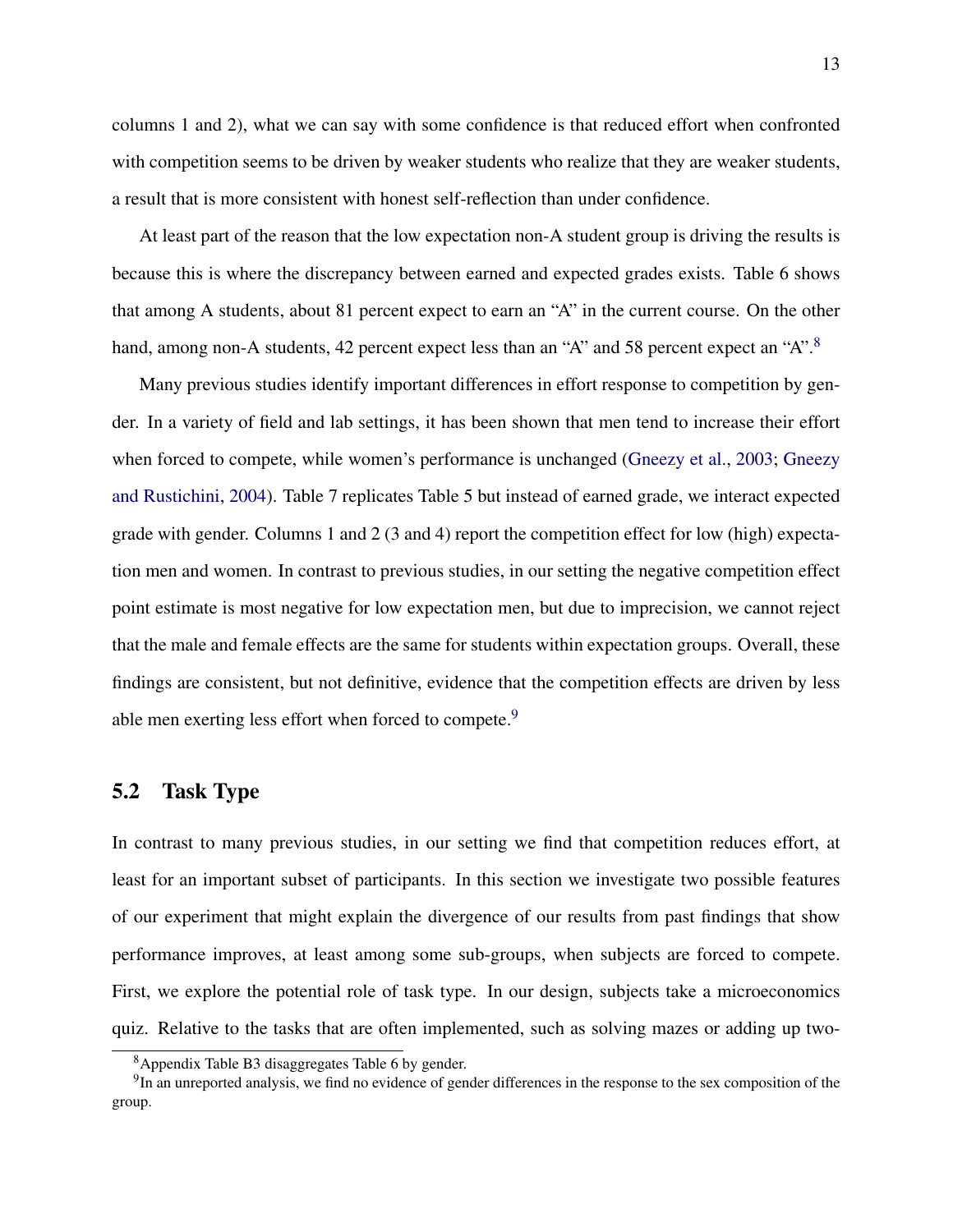digit numbers, the task in this experiment draws on a more specialized skill. Second, our sample is selected on major or course enrollment (largely economics and accounting students), but has almost no selection on the showing up or signing up margin since all quizzes took place at the start of sections and essentially 100 percent of students attending section participated. We examine each of these in turn.

To test whether a specialized skill task in a competitive environment has a different effect on performance than a more general skill task, we implement an additional treatment. In this treatment students were asked to multiply and add sequences of numbers without a calculator. These simple calculations were formatted to look like microeconomics questions because this treatment was administered in the same sections as the microeconomics quiz task. For example, questions from the more general skill task included calculating rent, minimum cost, and average return. For simplicity, we only included one competitive incentive scheme, group of two (we call this compete), and the piece rate treatment. Table 8 reports summary statistics for these additional rounds. For comparative purposes, column 1 reports the average raw quiz score, the average standardized score, the percent of the sample with high expectations, and the percent female for participants assigned to the piece rate and group of two standard microeconomics quiz treatments. Column 2 reports the same summary measures for participants assigned to the general skill task, again including both piece rate and groups of two. It is important to note that you cannot compare the average raw scores across columns 1 and 2 because the tests are very different.

We use an empirical specification similar to equation 1. The primary differences are as follows. First, there are only two compensation schemes: compete and piece rate (piece rate for low expectation students continues to be the omitted category). Second, the model now includes an indicator variable for the general skill task and this indicator is interacted with the three treatment group indicators (low expectation compete, high expectation piece rate, and high expectation compete). Column 1 of Table 9 reports the results. As in the main results reported in Table 4, low expectation participants exert less effort on the microeconomics quiz when forced to compete, while the effort of high expectation students does not change (see Panel B). Low expectation students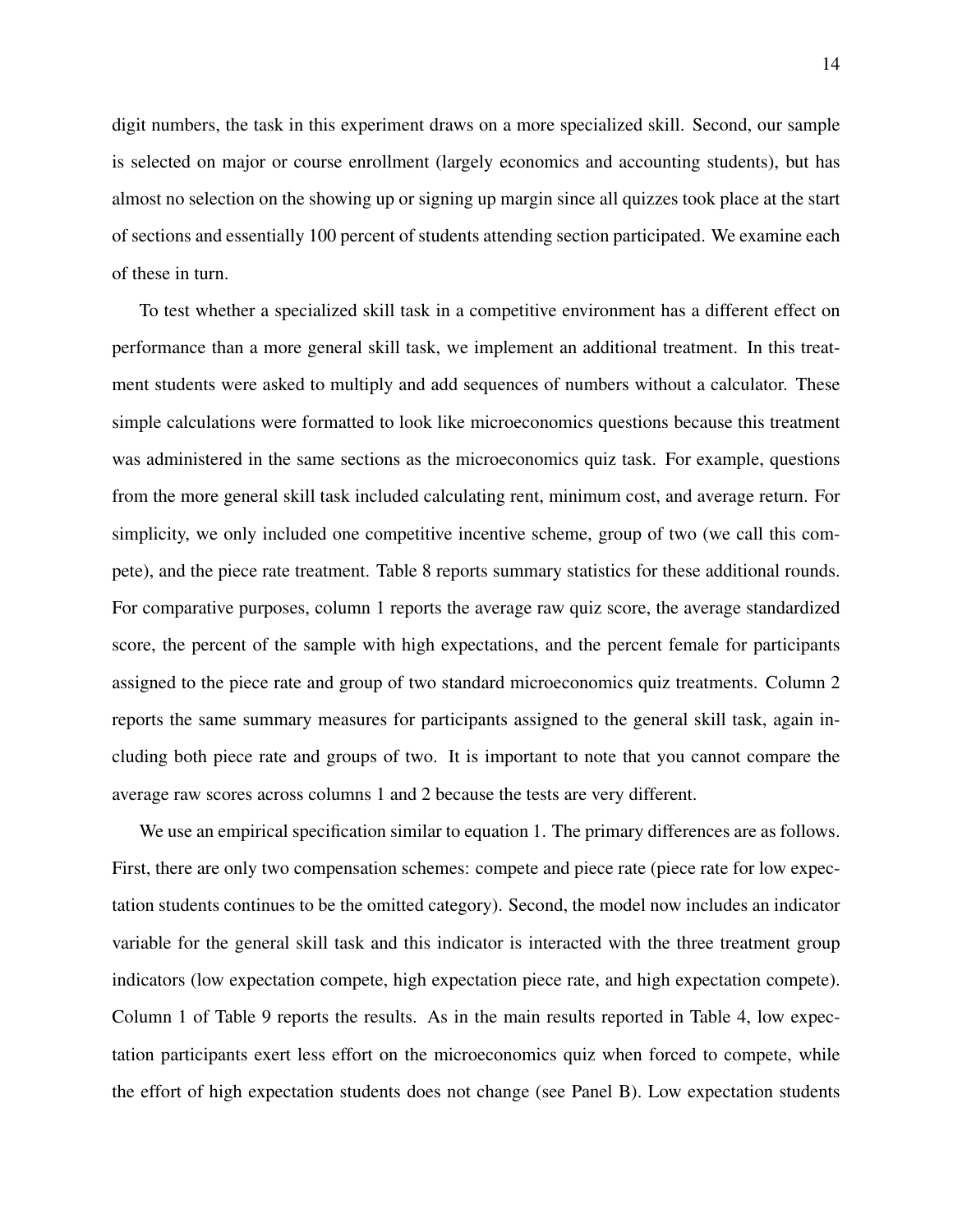score 22.0 percent of a standard deviation lower in the group of two treatment compared to the piece rate treatment. In contrast, low expectation students assigned to the adding/multiplying task score higher when assigned to the competitive treatment, although the point estimate is noisy. The difference-in-difference estimate shows that the competition effect for the general skill task is 37.0 of a standard deviation higher than the competition effect for the specialized skill task. Even if the competition effect for the general skill task is indistinguishable from zero, we can reject that it is as negative as the competition effect for the specialized skill task for the low expectation group. Taken together, these results suggest that effort in competitive environments depends importantly on the nature of the task. And if the task involves a specialized skill, it also depends on ability. Unsurprising, our general skill treatment yields results similar to what has previously been found in the experimental literature, as those studies implement tasks involving similar skills. Results for the microeconomics quiz task are quite different.

### 5.3 Selection into Participation

In order to explore the potential for at least some forms of selection to impact the results, we ran 11 additional sessions in which we allowed, even encouraged, more selection into participation. In contrast to all other sessions, these sessions were run at the end sections. Students were invited to stay and take the microeconomics quiz under the same set of incentives as before. On average, approximately half of the students present chose to participate (compared to essentially 100 percent in the beginning of section sessions). Summary statistics for these additional end of section sessions are reported in last column of Table 8. There is some evidence of selection; stayers score slightly better on average and are somewhat more likely to be male. Of course, our primary question is whether this selection implies a different response for those who are randomly assigned to compete.

The results are reported in column 2 of Table 9. The specification is identical to that exploring the difference between the microeconomics quiz task and the general skill quiz in column 1, except that the indicator for the new treatment (the end of section treatment) cannot be identified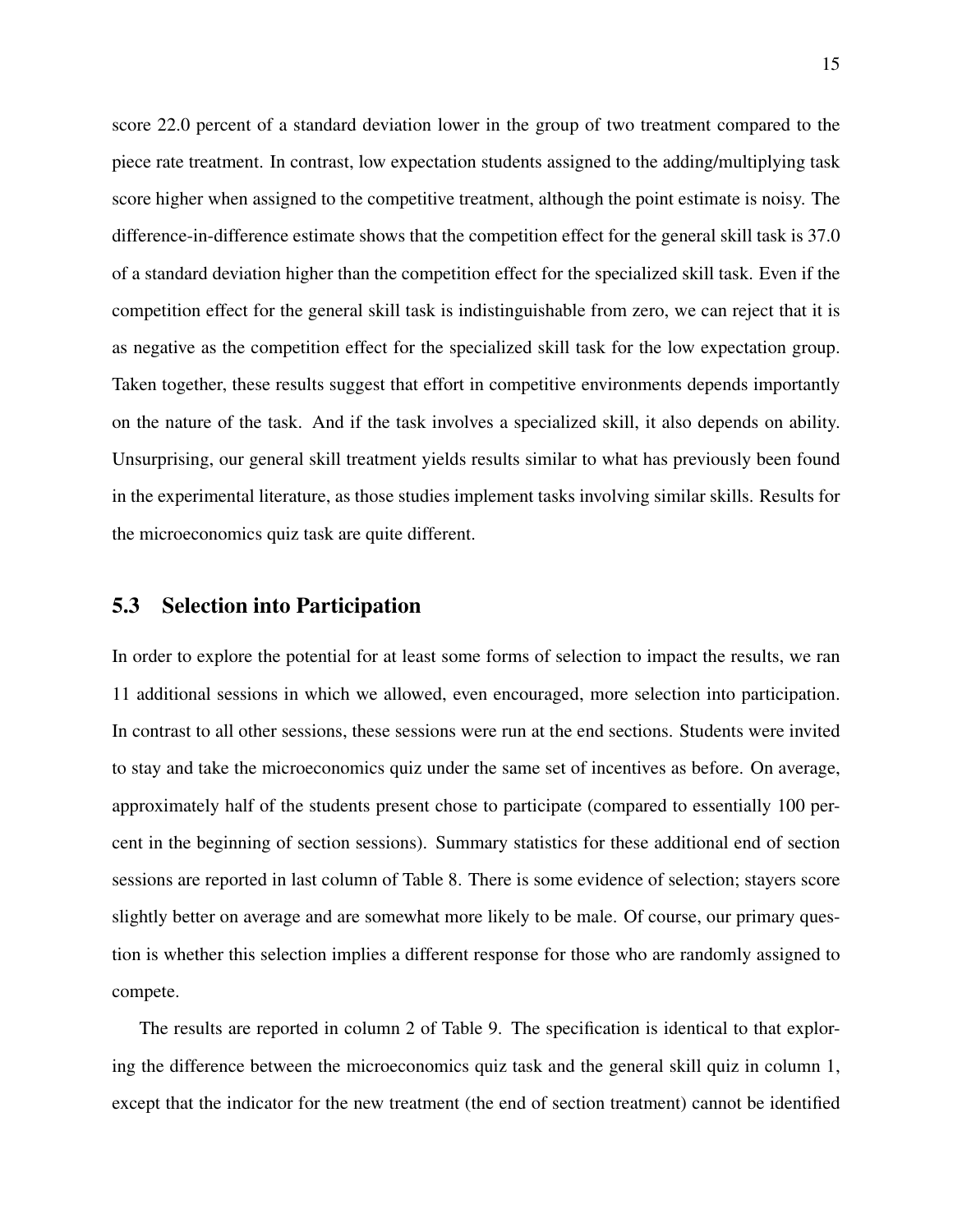separately from section fixed effects. We can, however, identify this indicator interacted with the three included treatment group indicators (low expectation compete, high expectation piece rate, and high expectation compete). In contrast to the differential response to competition in specialized and general skill tasks, the response to competition in sessions run at the beginning of section and at the end of section (less and more selected participation cases) are both negative for low expectation students, and we cannot reject the null hypothesis that the point estimates are the same. And as in all other cases, there is no evidence of an effort response for high expectation students. The end of session results suggest that the reason our main findings differ from previous studies is not our use of a less selected sample, but rather stems from the difference in task type.

# 6 Conclusion

In a classroom setting where students are asked to complete a real-effort task, we show that individuals who believe they are lower scoring students reduce their effort when forced to compete, while there are few detectable effects for students who expect to earn higher grades. We find that students who believe they will earn less than an "A" grade in their current economics course score about 22 percent of a standard deviation lower when forced to compete compared to the piece rate treatment, and that this effect is driven by men and low expectation students who have realistic beliefs about their ability. In contrast, previous research has tended to find that men increase their effort level when forced to compete. Perhaps the biggest take away from this experiment is the evidence that our results diverge from past findings because of task type differences and not because of selection. The evidence clearly suggests that task type plays a critical role in one's response to competition. Stated more generally, responses to competition are likely to depend importantly on the environment and the individual's position in the skill distribution; people who might increase their effort when faced with competition in one environment might decrease or not change their effort in another environment. As such, one should be cautious, perhaps even skeptical, about generalizing results about the distribution of responses to competition from one context to another.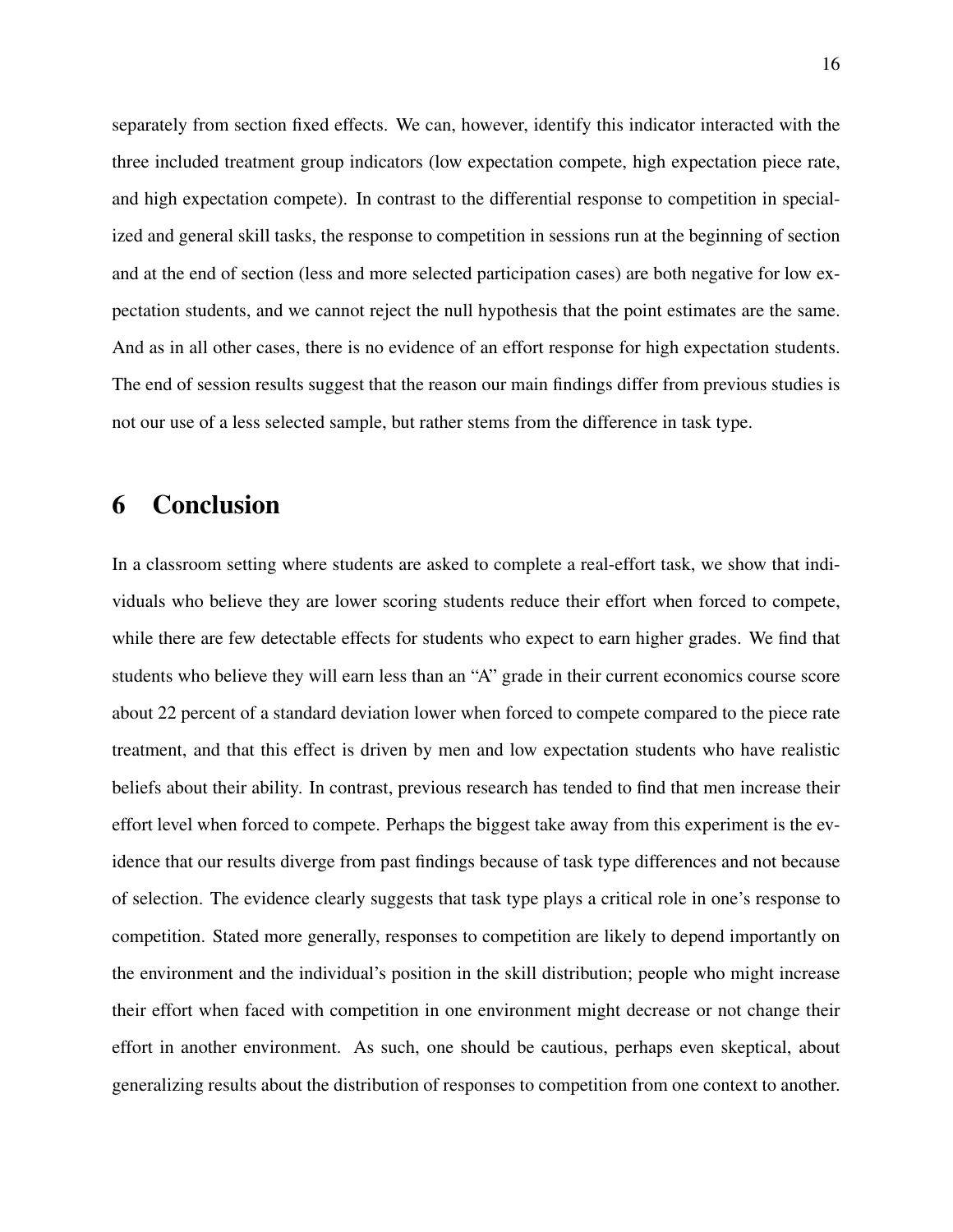# References

- <span id="page-16-1"></span>Andreoni, James and Andy Brownback, "Grading on a Curve, and Other Effects of Group Size on All-Pay Auctions," Technical Report, National Bureau of Economic Research 2014.
- <span id="page-16-4"></span>Barut, Yasar, Dan Kovenock, and Charles N Noussair, "A Comparison of Multiple-Unit All-Pay and Winner-Pay Auctions Under Incomplete Information," *International Economic Review*, 2002, *43* (3), 675–708.
- <span id="page-16-2"></span>Becker, William E and Sherwin Rosen, "The Learning Effect of Assessment and Evaluation in High School," *Economics of Education Review*, 1992, *11* (2), 107–118.
- Beyer, Sylvia, "Gender Differences in the Accuracy of Self-evaluations of Performance.," *Journal of Personality and Social Psychology*, 1990, *59* (5), 960.
- <span id="page-16-6"></span>Booth, Alison and Patrick Nolen, "Choosing to Compete: How Different are Girls and Boys?," *Journal of Economic Behavior & Organization*, 2012, *81* (2), 542–555.
- Booth, Alison L and Patrick Nolen, "Gender Differences in Risk Behaviour: Does Nurture Matter?," *The Economic Journal*, 2012, *122* (558), F56–F78.
- <span id="page-16-0"></span>Brown, Jennifer, "Quitters Never Win: The (Adverse) Incentive Effects of Competing with Superstars," *Journal of Political Economy*, 2011, *119* (5), 982–1013.
- <span id="page-16-3"></span>Bull, Clive, Andrew Schotter, and Keith Weigelt, "Tournaments and Piece Rates: An Experimental Study," *Journal of Political Economy*, 1987, *95* (1), 1–33.
- Cárdenas, Juan-Camilo, Anna Dreber, Emma Von Essen, and Eva Ranehill, "Gender Differences in Competitiveness and Risk Taking: Comparing Children in Colombia and Sweden," *Journal of Economic Behavior & Organization*, 2012, *83* (1), 11–23.
- Chemers, Martin M, Li tze Hu, and Ben F Garcia, "Academic Self-Efficacy and First Year College Student Performance and Adjustment.," *Journal of Educational Psychology*, 2001, *93*  $(1), 55.$
- Dohmen, Thomas and Armin Falk, "Performance Pay and Multidimensional Sorting: Productivity, Preferences, and Gender," *The American Economic Review*, 2011, pp. 556–590.
- <span id="page-16-5"></span>Dreber, Anna, Emma von Essen, and Eva Ranehill, "Gender and competition in adolescence: task matters," *Experimental Economics*, 2014, *17* (1), 154–172.
- Eckel, Catherine C and Philip J Grossman, "Men, Women and Risk Aversion: Experimental Evidence," *Handbook of Experimental Economics Results*, 2008, *1*, 1061–1073.
- <span id="page-16-7"></span>Garratt, Rodney J, Catherine Weinberger, and Nick Johnson, "The State Street Mile: Age and Gender Differences in Competition Aversion in the Field," *Economic Inquiry*, 2013, *51* (1), 806–815.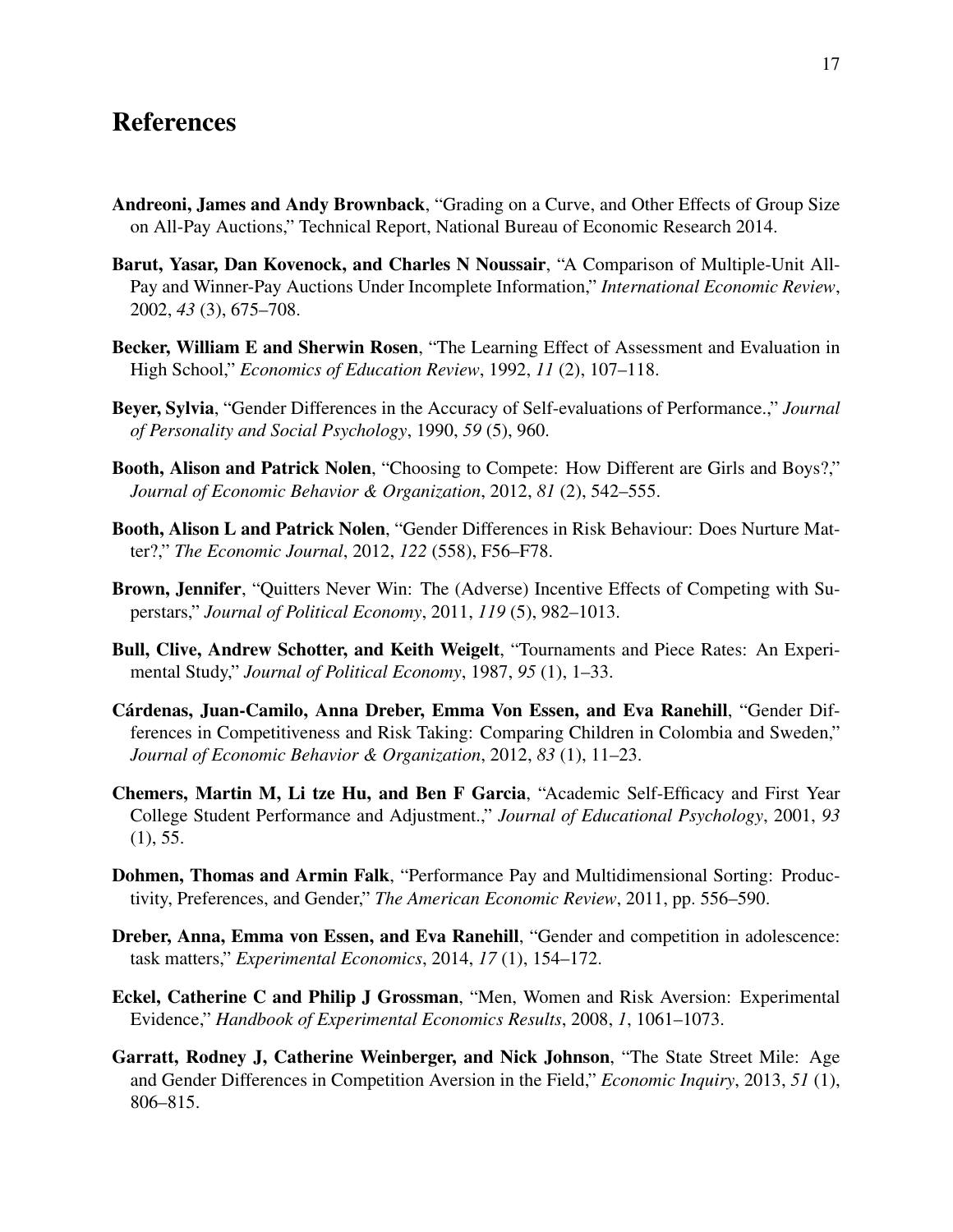- Gillen, Ben, Erik Snowberg, and Leeat Yariv, "Experimenting with Measurement Error: Techniques with Applications to the Caltech Cohort Study," Technical Report, National Bureau of Economic Research 2015.
- <span id="page-17-3"></span>Gneezy, Uri and Aldo Rustichini, "Gender and Competition at a Young Age," *American Economic Review Papers and Proceedings*, 2004, pp. 377–381.
- <span id="page-17-5"></span> $\overline{\phantom{a}}$ , Kenneth L Leonard, and John A List, "Gender Differences in Competition: Evidence from a Matrilineal and a Patriarchal Society," Technical Report 2009.
- <span id="page-17-2"></span> $\Box$ , Muriel Niederle, and Aldo Rustichini, "Performance in Competitive Environments: Gender Differences," *Quarterly Journal of Economics*, 2003, *118* (3), 1049–1074.
- <span id="page-17-7"></span>Green, Jerry R and Nancy L Stokey, "A Comparison of Tournaments and Contracts," *Journal of Political Economy*, 1983, pp. 349–364.
- <span id="page-17-4"></span>Günther, Christina, Neslihan Arslan Ekinci, Christiane Schwieren, and Martin Strobel, "Women Can't Jump? - An experiment on competitive attitudes and stereotype threat," *Journal of Economic Behavior & Organization*, 2010, *75* (3), 395–401.
- <span id="page-17-6"></span>Gupta, Nabanita Datta, Anders Poulsen, and Marie Claire Villeval, "Gender Matching and Competitiveness: Experimental Evidence," *Economic Inquiry*, 2013, *51* (1), 816–835.
- Harbring, Christine and Bernd Irlenbusch, "An Experimental Study on Tournament Design," *Labour Economics*, 2003, *10* (4), 443–464.
- Kagel, John H and Alvin E Roth, *The Handbook of Experimental Economics*, Princeton University Press Princeton, NJ, 1995.
- Kuhn, Peter and Marie Claire Villeval, "Are Women More Attracted to Co-operation Than Men?," *The Economic Journal*, 2015, *125* (582), 115–140.
- <span id="page-17-0"></span>Lazear, Edward P and Sherwin Rosen, "Rank-Order Tournaments as Optimum Labor Contracts," 1981.
- <span id="page-17-1"></span>Lima, Wooyoung, Alexander Matros, and Theodore Turocy, "Bounded Rationality and Group Size in Tullock Contests: Experimental Evidence," *Journal of Economic Behavior & Organization*, 2014, *99*, 155–167.
- <span id="page-17-8"></span>List, John, Daan Van Soest, Jan Stoop, and Haiwen Zhou, "On the Role of Group Size in Tournaments: Theory and Evidence from Lab and Field Experiments," Technical Report, National Bureau of Economic Research 2014.
- Moore, Don A and Deborah A Small, "Error and Bias in Comparative Judgment: On Being Both Better and Worse Than We Think We Are.," *Journal of Personality and Social Psychology*, 2007, *92* (6), 972.
- Nalbantian, Haig R and Andrew Schotter, "Productivity Under Group Incentives: An Experimental Study," *American Economic Review*, 1997, pp. 314–341.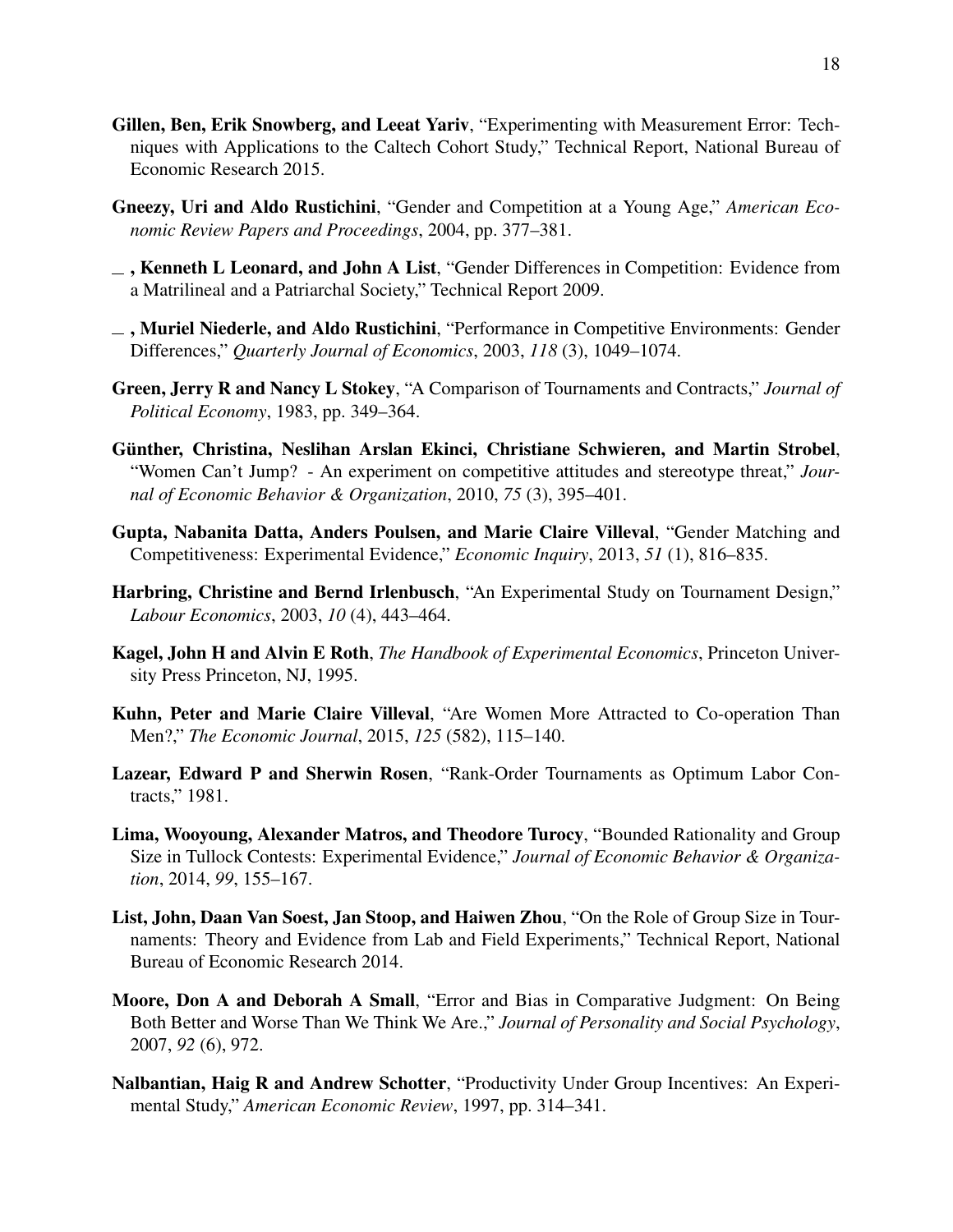- Niederle, Muriel and Alexandra H Yestrumskas, "Gender Differences in Seeking Challenges: The Role of Institutions," Technical Report, National Bureau of Economic Research 2008.
- <span id="page-18-1"></span>and Lise Vesterlund, "Do Women Shy Away from Competition? Do Men Compete Too Much?," *Quarterly Journal of Economics*, 2007, *122*, 1067–1101.
- <span id="page-18-0"></span>Orrison, Alannah, Andrew Schotter, and Keith Weigelt, "Multiperson Tournaments: An Experimental Examination," *Management Science*, 2004, *50* (2), 268–279.
- <span id="page-18-4"></span>Prendergast, Canice, "The Provision of Incentives in Firms," *Journal of Economic Literature*, 1999, *37* (1), 7–63.
- <span id="page-18-2"></span>Sutter, Matthias and Daniela Rutzler, "Gender Differences in Competition Emerge Early in Life," 2015.
- <span id="page-18-3"></span>Villeval, Marie Claire, "Ready, Steady, Compete," *Science*, 2012, *335* (3), 544–545.
- Zizzo, Daniel John, "Experimenter Eemand Effects in Economic Experiments," *Experimental Economics*, 2010, *13* (1), 75–98.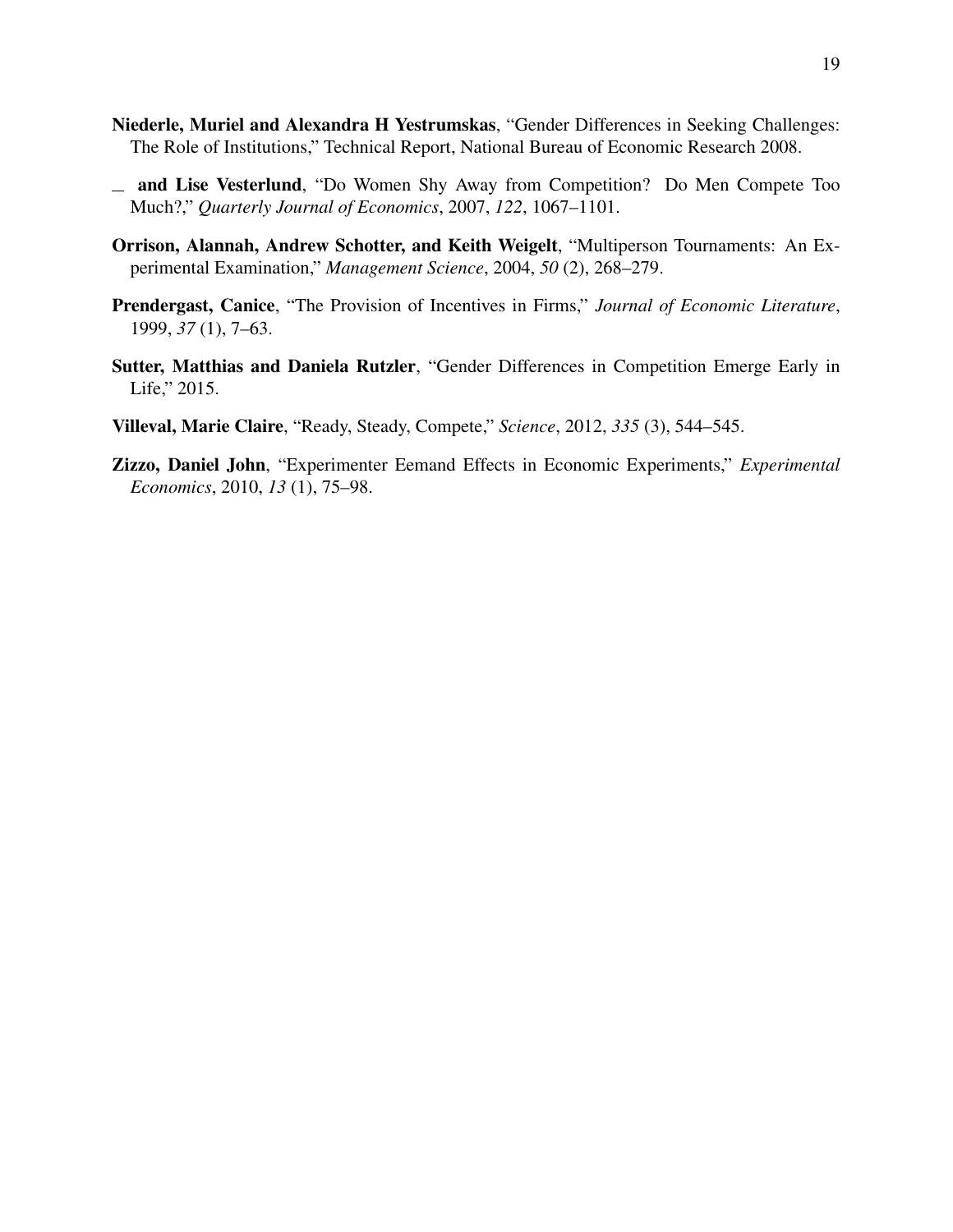|                          | Score  | Standardized | E(A)   | Sample Size |
|--------------------------|--------|--------------|--------|-------------|
|                          |        | Score        |        |             |
|                          | (1)    | (2)          | (3)    | (4)         |
| Panel A: Treatment Group |        |              |        |             |
| Piece rate               | 5.49   | 0.01         | 0.57   | 417         |
|                          | (2.03) | (0.98)       | (0.50) |             |
| Group of Two             | 5.14   | 0.02         | 0.60   | 641         |
|                          | (2.06) | (0.99)       | (0.49) |             |
| Group of Six WTA         | 5.10   | 0.02         | 0.64   | 309         |
|                          | (1.91) | (0.93)       | (0.48) |             |
| Group of Six THP         | 4.76   | $-0.04$      | 0.64   | 311         |
|                          | (1.90) | (0.92)       | (0.48) |             |
| Group of Ten WTA         | 4.81   | 0.03         | 0.65   | 321         |
|                          | (1.99) | (1.01)       | (0.48) |             |
| Group of Ten THP         | 5.17   | $-0.01$      | 0.64   | 299         |
|                          | (2.06) | (1.05)       | (0.48) |             |
| Panel B: Gender          |        |              |        |             |
| Male                     | 5.36   | 0.12         | 0.64   | 1,376       |
|                          | (2.02) | (0.99)       | (0.48) |             |
| Female                   | 4.73   | $-0.15$      | 0.58   | 922         |
|                          | (1.96) | (0.94)       | (0.49) |             |
| Panel C: Class Standing  |        |              |        |             |
| <b>Lower Division</b>    | 4.84   | 0.000        | 0.61   | 1,678       |
|                          | (1.97) | (0.99)       | (0.49) |             |
| <b>Upper Division</b>    | 5.81   | 0.04         | 0.64   | 620         |
|                          | (1.97) | (0.99)       | (0.49) |             |

Table 1: Summary Statistics - Test Scores (TUCE) and Expected Grades

Notes: Mean scores and expected grades are reported by subgroups. Standard deviations are in parentheses. E(A) denotes students who expect to earn an A (high expectation) and E(NA) denotes students who do not expect to earn an A (low expectation). WTA are treatments where the top scorer is paid, THP are treatments where the top half of the group is paid.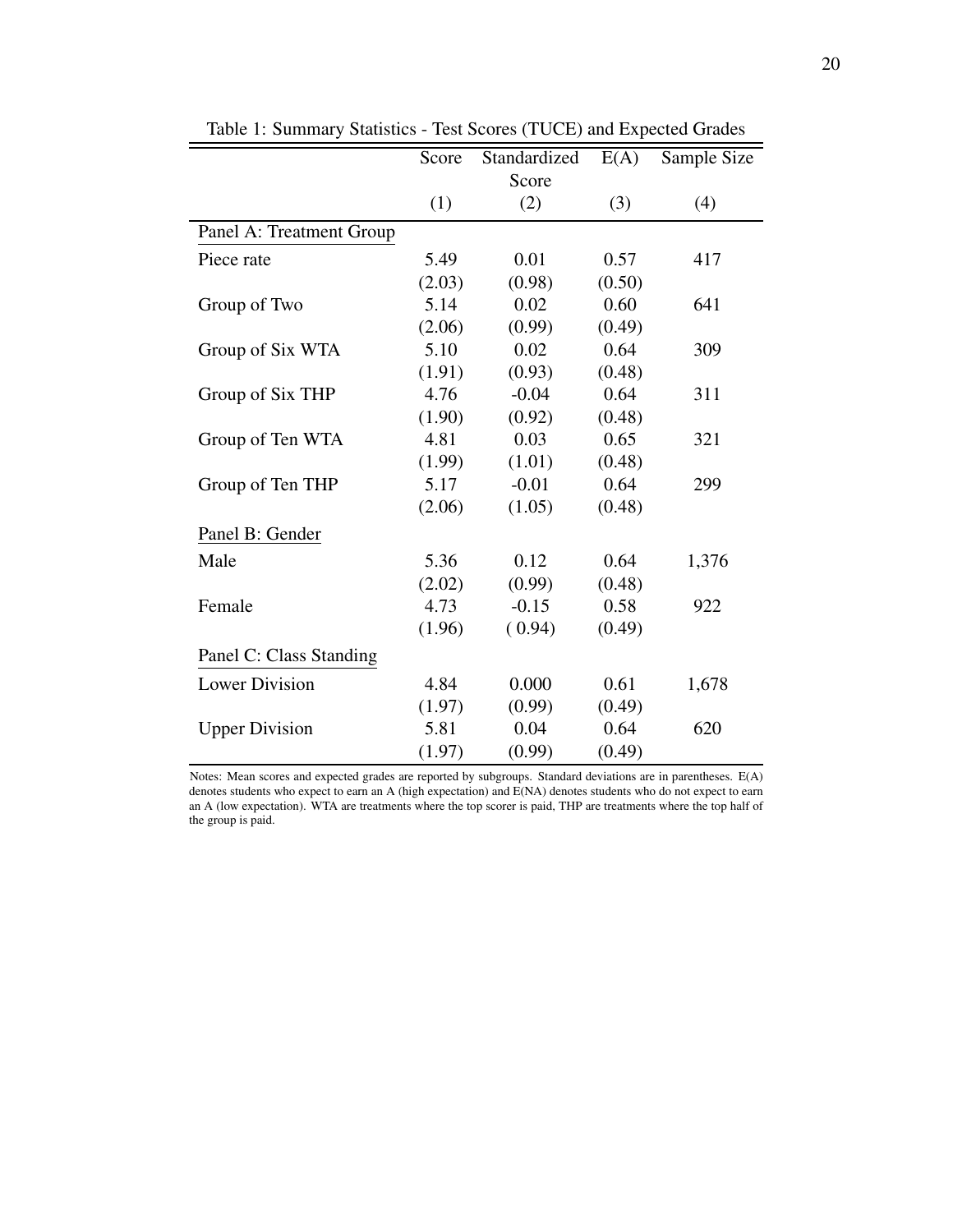|                         |            |          | <b>Differences Between Treatments</b> |            |             |             |
|-------------------------|------------|----------|---------------------------------------|------------|-------------|-------------|
|                         | Group of 2 | Piece    | Group of 6                            | Group of 6 | Group of 10 | Group of 10 |
|                         | Mean       | Rate     | <b>WTA</b>                            | <b>THP</b> | <b>WTA</b>  | <b>THP</b>  |
|                         | (1)        | (2)      | (3)                                   | (4)        | (5)         | (6)         |
| Panel A: E(NA)          |            |          |                                       |            |             |             |
| Female                  | 0.41       | $-0.04$  | 0.14                                  | 0.11       | 0.20        | $0.04\,$    |
|                         | (0.49)     | [0.50]   | [0.06]                                | [0.17]     | [0.03]      | [0.65]      |
| Hispanic                | 0.18       | 0.06     | $-0.09$                               | 0.04       | 0.08        | $-0.10$     |
|                         | (0.39)     | [0.23]   | [0.12]                                | [0.47]     | [0.27]      | [0.15]      |
| Black                   | 0.02       | $-0.01$  | 0.04                                  | 0.00       | 0.00        | 0.04        |
|                         | (0.12)     | [0.60]   | [0.06]                                | [0.96]     | [0.94]      | [0.12]      |
| Asian                   | 0.37       | $-0.09$  | 0.02                                  | $-0.09$    | $-0.05$     | 0.03        |
|                         | (0.48)     | [0.18]   | [0.78]                                | [0.25]     | [0.57]      | [0.71]      |
| Other                   | 0.07       | $-0.01$  | $-0.03$                               | $-0.04$    | $-0.06$     | $-0.03$     |
|                         | (0.26)     | [0.70]   | [0.45]                                | [0.32]     | [0.20]      | [0.42]      |
| <b>Accounting Major</b> | 0.42       | 0.09     | 0.03                                  | $-0.05$    | $-0.05$     | $-0.15$     |
|                         | (0.49)     | [0.14]   | [0.70]                                | [0.50]     | [0.55]      | [0.06]      |
| Other Major             | 0.30       | $-0.09$  | $0.01\,$                              | 0.09       | 0.10        | $0.07\,$    |
|                         | (0.46)     | [0.07]   | [0.83]                                | [0.12]     | [0.14]      | [0.31]      |
| Sophomore               | 0.30       | 0.11     | $-0.11$                               | 0.11       | 0.15        | $-0.04$     |
|                         | (0.46)     | [0.03]   | [0.06]                                | [0.10]     | [0.06]      | [0.57]      |
| Junior                  | 0.36       | $-0.07$  | 0.11                                  | 0.06       | 0.01        | 0.06        |
|                         | (0.48)     | [0.22]   | [0.06]                                | [0.38]     | [0.88]      | [0.39]      |
| Senior                  | 0.19       | $0.00\,$ | $-0.09$                               | $-0.04$    | $-0.05$     | $-0.10$     |
|                         | (0.39)     | [0.95]   | [0.02]                                | [0.29]     | [0.21]      | [0.04]      |
| Age 20-21               | 0.38       | 0.05     | 0.05                                  | $0.08\,$   | 0.05        | $-0.04$     |
|                         | (0.49)     | [0.45]   | [0.47]                                | [0.24]     | [0.49]      | [0.58]      |
| Age $22+$               | 0.17       | $-0.04$  | $-0.05$                               | $-0.05$    | $-0.07$     | 0.00        |
|                         | (0.37)     | [0.39]   | [0.35]                                | [0.37]     | [0.23]      | [0.96]      |
| Sample Size             | 256        | 437      | 367                                   | 369        | 367         | 364         |
| Panel B: E(A)           |            |          |                                       |            |             |             |
| Female                  | 0.39       | $-0.08$  | 0.02                                  | $-0.08$    | 0.03        | $0.02\,$    |
|                         | (0.49)     | [0.13]   | [0.69]                                | [0.15]     | [0.63]      | [0.77]      |
| Hispanic                | 0.14       | $-0.02$  | 0.06                                  | $-0.06$    | $-0.04$     | 0.03        |
|                         | (0.35)     | [0.52]   | [0.14]                                | [0.13]     | [0.32]      | [0.52]      |
| <b>Black</b>            | 0.02       | $0.00\,$ | $0.00\,$                              | $0.01\,$   | $0.00\,$    | $-0.02$     |
|                         | (0.13)     | [0.88]   | [0.83]                                | [0.54]     | [0.73]      | [0.24]      |
| Asian                   | 0.45       | 0.00     | 0.00                                  | 0.04       | 0.01        | $-0.01$     |
|                         | (0.50)     | [0.95]   | [0.95]                                | [0.47]     | [0.93]      | [0.90]      |
| Other                   | 0.05       | $-0.03$  | 0.01                                  | 0.01       | 0.02        | $0.02\,$    |
|                         | (0.21)     | [0.20]   | [0.64]                                | [0.66]     | [0.51]      | [0.63]      |
| <b>Accounting Major</b> | 0.42       | $-0.01$  | $-0.07$                               | 0.04       | 0.00        | 0.08        |
|                         | (0.50)     | [0.84]   | [0.21]                                | [0.45]     | [0.99]      | [0.17]      |
| Other Major             | 0.29       | 0.08     | 0.06                                  | $-0.04$    | $-0.06$     | $-0.04$     |
|                         | (0.46)     | [0.05]   | [0.19]                                | [0.33]     | [0.09]      | [0.41]      |
| Sophomore               | 0.27       | $-0.05$  | $-0.05$                               | $-0.04$    | 0.03        | 0.01        |
|                         | (0.45)     | [0.24]   | [0.24]                                | [0.38]     | [0.58]      | [0.90]      |
| Junior                  | 0.39       | 0.04     | 0.03                                  | $0.02\,$   | $-0.10$     | 0.02        |
|                         | (0.49)     | [0.43]   | [0.52]                                | [0.73]     | [0.04]      | [0.78]      |
| Senior                  | 0.19       | 0.03     | $-0.04$                               | $-0.02$    | 0.04        | $-0.04$     |
|                         | (0.39)     | [0.34]   | [0.18]                                | [0.60]     | [0.29]      | [0.36]      |
| Age 20-21               | .39        | 0.06     | 0.11                                  | $-0.02$    | $-0.11$     | 0.06        |
|                         | (0.49)     | [0.29]   | [0.04]                                | [0.68]     | [0.05]      | [0.36]      |
| Age $22+$               | 0.22       | 0.01     | $-0.11$                               | $-0.01$    | 0.02        | $-0.10$     |
|                         | (0.42)     | [0.84]   | [0.01]                                | [0.72]     | [0.69]      | [0.06]      |
| Sample Size             | 385        | 621      | 583                                   | 583        | 595         | 576         |

Table 2: Pre-Treatment Characteristics - Sample Balance

Notes: Column 1 reports means for the group of two treatment. Corresponding standard deviations are in parentheses. Differences in columns 2-6 are<br>from OLS regressions that include section fixed effects. Sample sizes liste each column. P-values for differences are in square brackets. E(A) denotes students who expect to earn an A (high expectation) and E(NA) denotes students who do not expect to earn an A (low expectation). WTA are treatments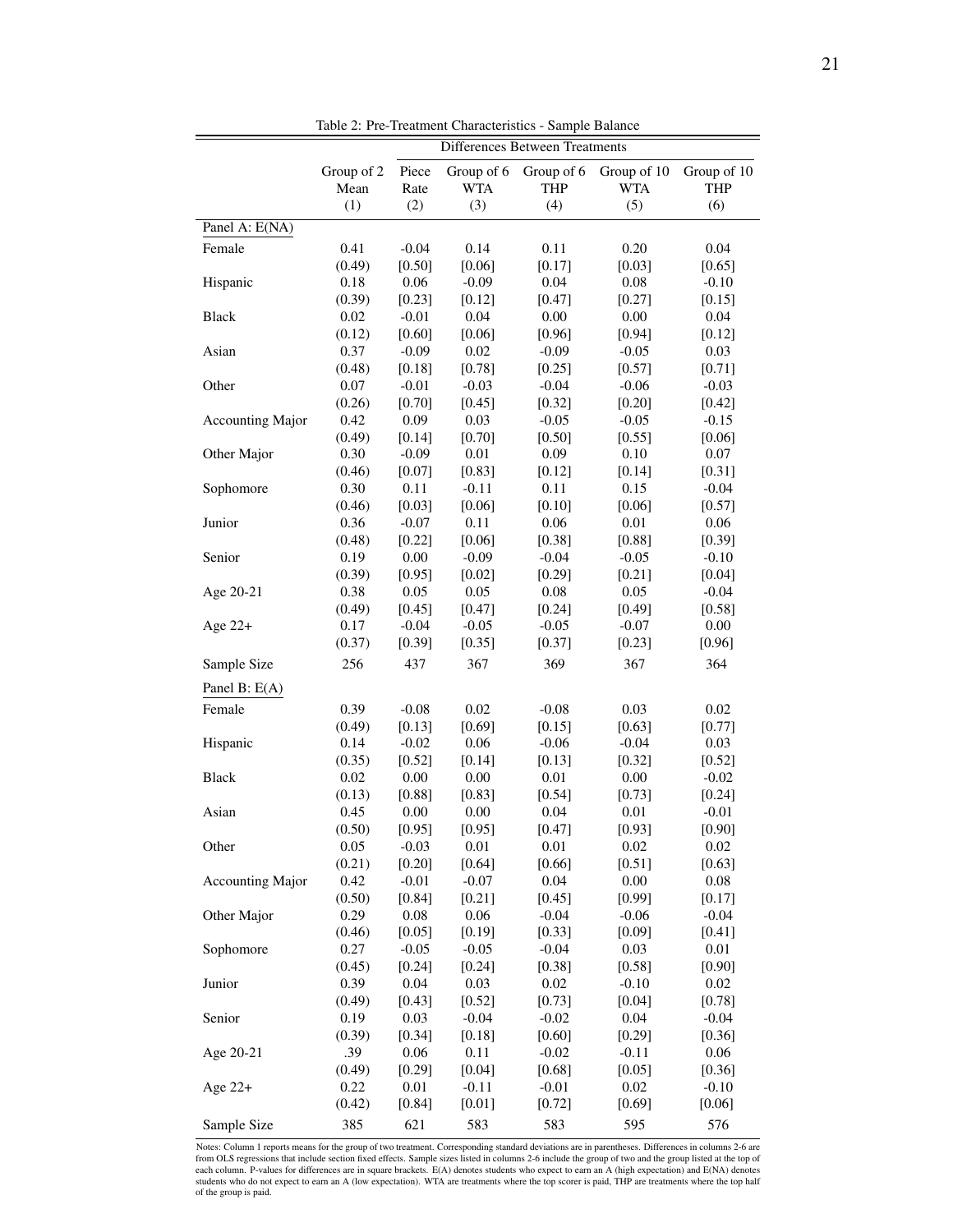|                                                    |                                   | Difference Estimates          | <b>Effects Statistically</b><br>Different? |
|----------------------------------------------------|-----------------------------------|-------------------------------|--------------------------------------------|
|                                                    | E(NA)<br>(1)                      | E(A)<br>(2)                   | $(1)-(2)$<br>(3)                           |
| Group of 2 - Piece Rate Difference                 | $-0.199**$<br>(0.085)             | 0.049<br>(0.085)              | $-0.248**$<br>(0.099)                      |
| Group of 6 WTA - Piece Rate Difference             | $-0.338**$<br>(0.132)<br>$[0.18]$ | $-0.052$<br>(0.142)<br>[0.41] | $-0.285$<br>(0.178)                        |
| Group of 6 THP - Piece Rate Difference             | $-0.309**$<br>(0.125)<br>[0.27]   | $-0.065$<br>(0.122)<br>[0.24] | $-0.245*$<br>(0.137)                       |
| Group of 10 WTA - Piece Rate Difference            | $-0.246$<br>(0.158)<br>[0.74]     | 0.053<br>(0.118)<br>[0.96]    | $-0.300*$<br>(0.154)                       |
| Group of 10 THP - Piece Rate Difference            | $-0.424**$<br>(0.169)<br>[0.12]   | $-0.025$<br>(0.147)<br>[0.56] | $-0.400**$<br>(0.146)                      |
| <b>Testing Equality of Tournament Coefficients</b> | $F = 0.39$                        | $F = 0.50$                    |                                            |

Table 3: Score Differences by Incentive Structure Across Grade Expectation

Notes: Sample size is 2,298. All coefficients are from a single regression (equation 1) that includes indicators for race, gender, major, and year in school, as well as section fixed effects. E(A) denotes students who expect to earn an A (high expectation) and E(NA) denotes students who do not expect to earn an A (low expectation). WTA are treatments where the top scorer is paid and THP are treatments where the top half of the group is paid. Standard errors are clustered at the section level and are reported in parentheses. Square brackets report the p-value testing for the equivalence of the corresponding coefficient and the coefficient for the group of two. \*\* (\*) indicates statistical significance at the 5 (10) percent level.

|                                 |            |         | Difference Estimates Effects Statistically<br>Different? |
|---------------------------------|------------|---------|----------------------------------------------------------|
|                                 | E(NA)      | E(A)    | $(1)-(2)$                                                |
|                                 | (1)        | (2)     | (3)                                                      |
| Compete - Piece Rate Difference | $-0.223**$ | 0.059   | $-0.282**$                                               |
|                                 | (0.086)    | (0.083) | (0.098)                                                  |

Table 4: Score Differences by Incentive Structure Across Grade Expectation

Notes: Sample size is 2,298. The five tournament treatments are collapsed into a single "compete" category. All coefficients are from a single regression (equation 1) that includes indicators for race, gender, major, and year in school, as well as section fixed effects. E(A) denotes students who expect to earn an A (high expectation) and E(NA) denotes students who do not expect to earn an A (low expectation). Standard errors are clustered at the section level and are reported in parentheses. \*\* (\*) indicates statistical significance at the 5 (10) percent level.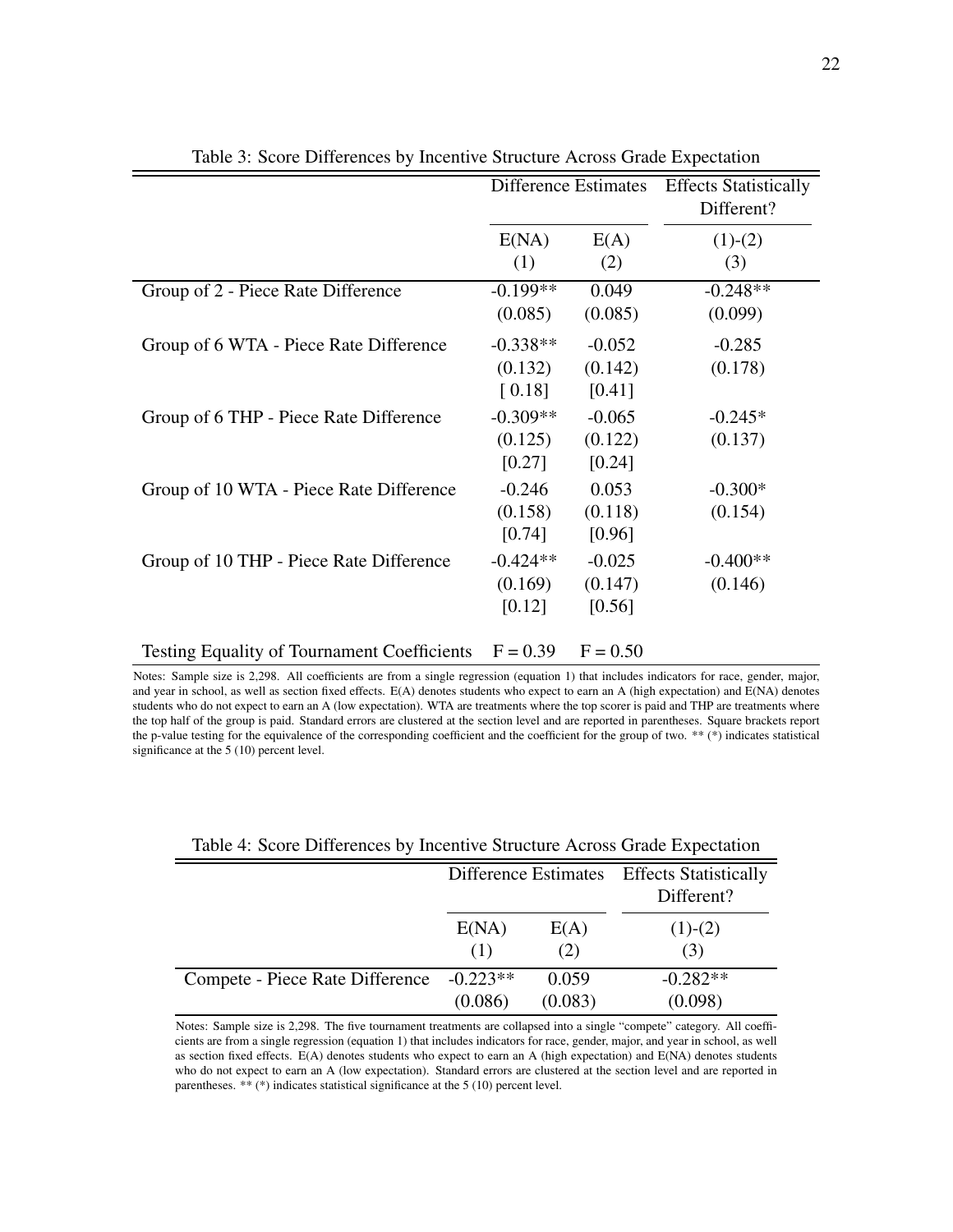|                                                      | E(NA)   |                           | E(A)    |          |
|------------------------------------------------------|---------|---------------------------|---------|----------|
|                                                      | Non-A   | A Student Non-A A Student |         |          |
|                                                      | Student |                           | Student |          |
|                                                      | (1)     | (2)                       | (3)     | (4)      |
| Compete - Piece Rate Difference -0.229 <sup>**</sup> |         | $-0.105$                  | 0.113   | $-0.105$ |
|                                                      | (0.086) | (0.274)                   | (0.090) | (0.178)  |

Table 5: Score Differences by Incentive Structure Across Grade Expectations by Previous Microeconomics Grade

Notes: Sample size is 2,252. Non-A students earned less than an "A" and A students earned an "A" in microeconomics at UCSB. The five tournament treatments are collapsed into a single "compete" category. All coefficients are from a single regression (equation 1) that includes indicators for race, gender, major, and year in school, as well as section fixed effects. E(A) denotes students who expect to earn an A (high expectation) and E(NA) denotes students who do not expect to earn an A (low expectation). Standard errors are clustered at the section level and are reported in parentheses. \*\* (\*) indicates statistical significance at the 5 (10) percent level.

|                           |                    |           | <b>Most Recent Earned Microeconomics Grade</b> |  |
|---------------------------|--------------------|-----------|------------------------------------------------|--|
|                           | $Non-A$<br>Student | A Student | Number of<br><b>Students</b>                   |  |
| E(Grade) in Current Class |                    |           |                                                |  |
| E(NA)                     | 42%                | 19%       | 860                                            |  |
| E(A)                      | 58%                | 81%       | 1,392                                          |  |
| Number of Students        | 1,847              | 405       | 2,252                                          |  |

Table 6: Earned Microeconomics Grade Versus Current Expected Grade

Notes: E(Grade) is the grade students expect to earn in the current course. E(A) denotes students who expect to earn an A (high expectation) and E(NA) denotes students who do not expect to earn an A (low expectation). Non-A students earned less than an "A" and A students earned an "A" in microeconomics at UCSB.

|                 | Table 7: Score Differences by Incentive Structure Across Grade Expecta- |  |  |  |
|-----------------|-------------------------------------------------------------------------|--|--|--|
| tions by Gender |                                                                         |  |  |  |

|                                                       | E(NA)       |               | E(A)                          |               |
|-------------------------------------------------------|-------------|---------------|-------------------------------|---------------|
|                                                       | Male<br>(1) | Female<br>(2) | Male<br>(3)                   | Female<br>(4) |
| Compete - Piece Rate Difference -0.289** -0.140 0.103 |             |               |                               | $-0.011$      |
|                                                       | (0.102)     |               | $(0.138)$ $(0.098)$ $(0.123)$ |               |

Notes: Sample size is 2,298. The five tournament treatments are collapsed into a single "compete" category. All coefficients are from a single regression (equation 1) that includes indicators for race, gender, major, and year in school, as well as section fixed effects. E(A) denotes students who expect to earn an A (high expectation) and E(NA) denotes students who do not expect to earn an A (low expectation). Standard errors are clustered at the section level and are reported in parentheses. \*\* (\*) indicates statistically significance at the 5 (10) percent level.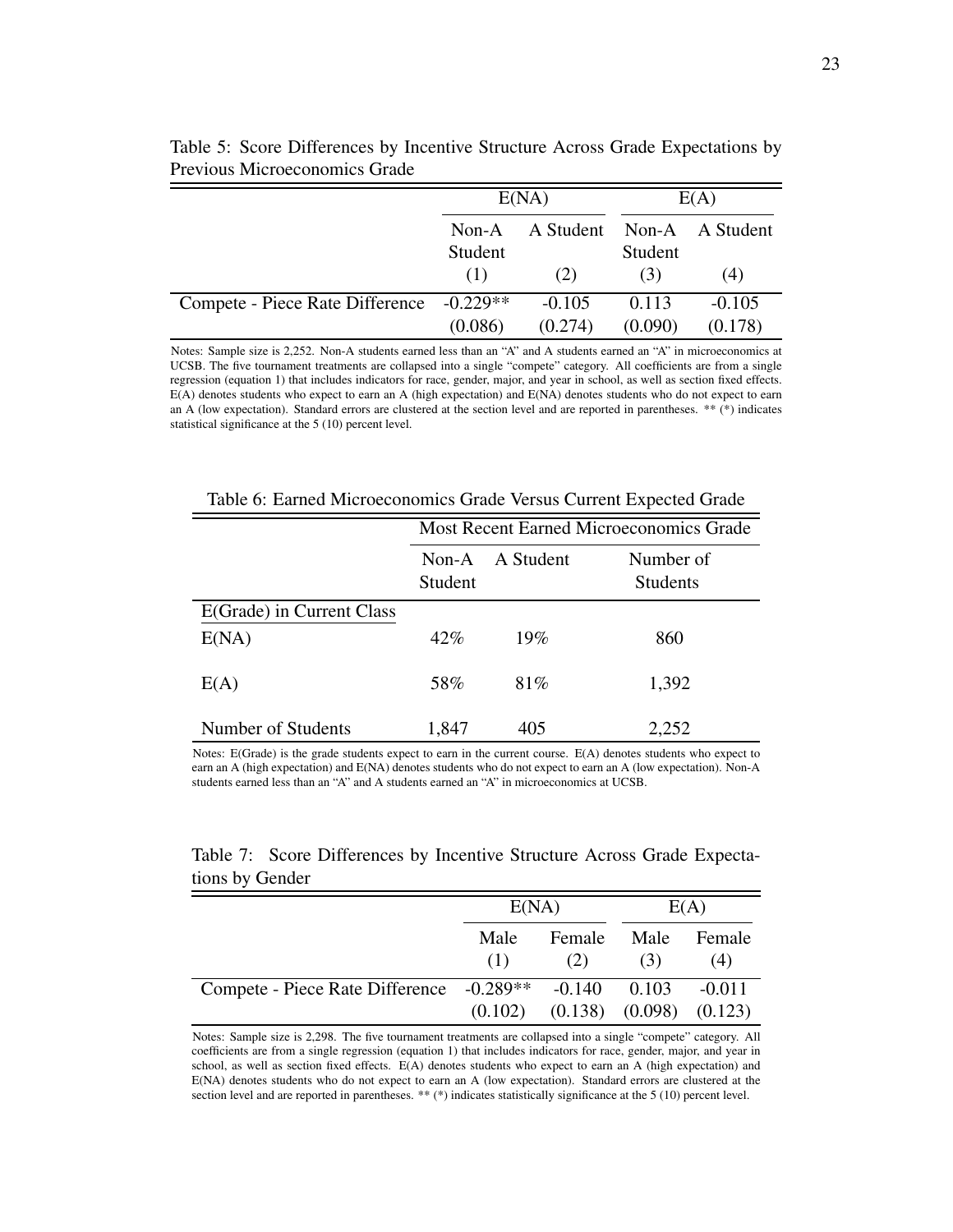|                           | <b>Start of Section</b> | <b>Start of Section</b> | End of Section |
|---------------------------|-------------------------|-------------------------|----------------|
|                           | Task=TUCE               | Task=Adding             | Task=TUCE      |
|                           | (1)                     | (2)                     | (3)            |
| Score                     | 5.28                    | 7.20                    | 5.97           |
|                           | (2.06)                  | (2.05)                  | (1.89)         |
| <b>Standardized Score</b> | 0.02                    | 0.00                    | 0.12           |
|                           | (0.99)                  | (0.97)                  | (0.83)         |
| E(A)                      | 0.59                    | 0.56                    | 0.55           |
|                           | (0.49)                  | (0.50)                  | (0.50)         |
| Female                    | 0.40                    | 0.46                    | 0.34           |
|                           | (0.49)                  | (0.50)                  | (0.47)         |
| Sample Size               | 1,058                   | 172                     | 119            |

Table 8: Summary Statistics for Mechanism Exploration Rounds

Notes: Means are reported by subgroup. Standard deviations are in parentheses. "Start of Section" and "End of Section" refer to rounds of the experiment run at the beginning and end of the sections. "Adding" refers to the general skill task and "TUCE" to the introductory microeconomics quiz, the ability-specific task. E(A) denotes students who expect to earn an A (high expectation).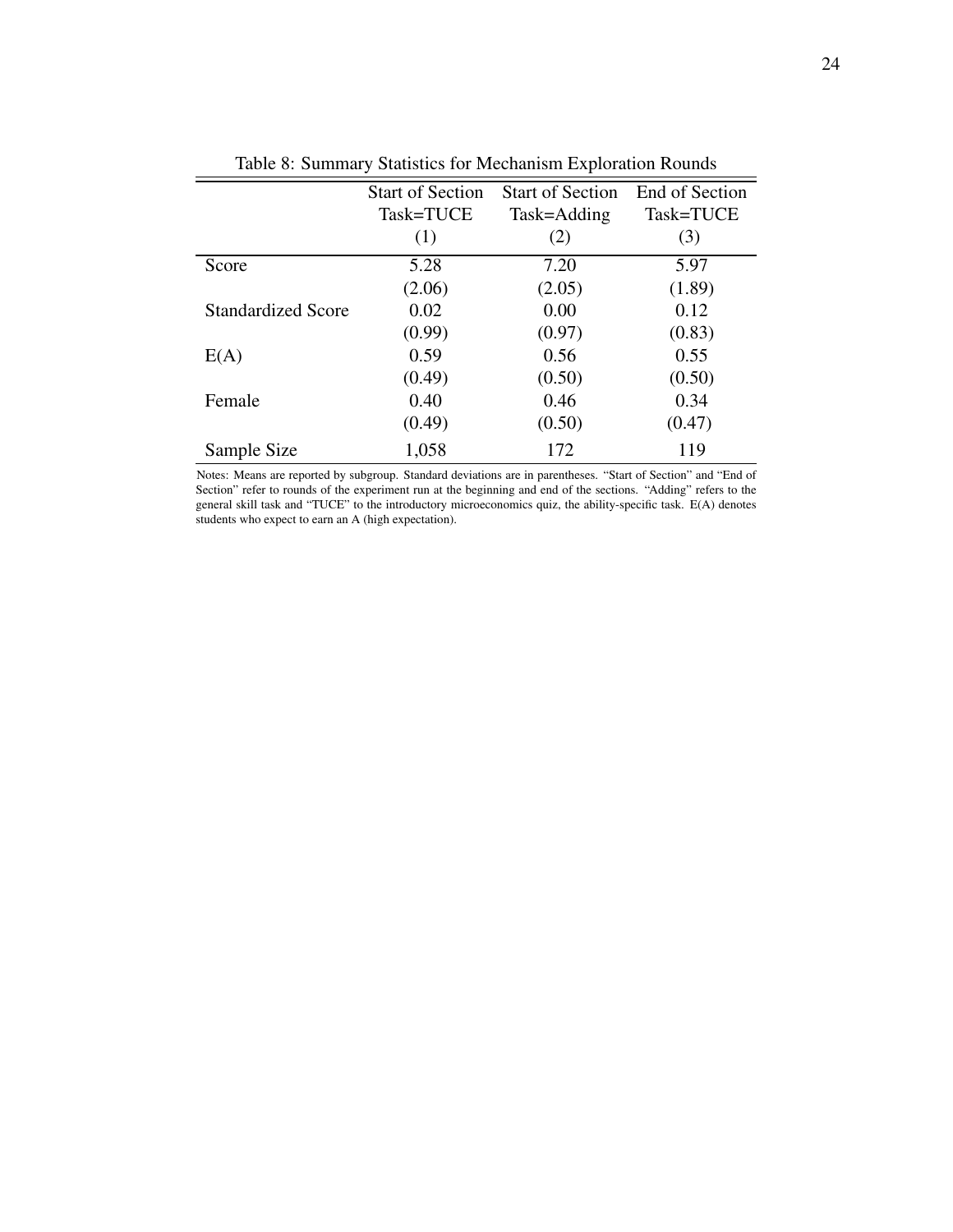|                                    |            | $CT = Adding Task$ $CT = End of Section$ |
|------------------------------------|------------|------------------------------------------|
|                                    | (1)        | (2)                                      |
| Panel A: Coefficients              |            |                                          |
| $E(NA)$ Group of Two               | $-0.220**$ | $-0.225**$                               |
|                                    | (0.089)    | (0.090)                                  |
| $E(A)$ Piece Rate                  | $-0.017$   | 0.026                                    |
|                                    | (0.087)    | (0.089)                                  |
| $E(A)$ Group of Two                | 0.023      | 0.025                                    |
|                                    | (0.101)    | (0.102)                                  |
| Comparison Treatment (CT)          | $-0.176$   |                                          |
|                                    | (0.186)    |                                          |
| $CT$ $E(NA)$ Group of Two          | $0.370*$   | 0.140                                    |
|                                    | (0.204)    | (0.251)                                  |
| $CT E(A)$ Piece Rate               | $0.390*$   | 0.204                                    |
|                                    | (0.220)    | (0.302)                                  |
| $CT E(A)$ Group of Two             | 0.361      | 0.201                                    |
|                                    | (0.210)    | (0.308)                                  |
| Panel B: Relevant D-in-D Estimates |            |                                          |
| Competition Effect for E(NA) TUCE  | $-0.218**$ | $-0.225**$                               |
|                                    | (0.089)    | (0.09)                                   |
| Competition Effect for E(NA) CT    | 0.152      | $-0.084$                                 |
|                                    | (0.193)    | (0.233)                                  |
| $D-in-D$                           | $0.370*$   | 0.140                                    |
|                                    | (0.205)    | (0.251)                                  |
| Competition Effect for E(A) TUCE   | 0.040      | 0.050                                    |
|                                    | (0.086)    | (0.087)                                  |
| Competition Effect for E(A) CT     | 0.010      | 0.047                                    |
|                                    | (0.159)    | (0.346)                                  |
| $D-in-D$                           | $-0.030$   | $-0.004$                                 |
|                                    | (0.181)    | (0.357)                                  |
| Sample Size                        | 1,230      | 1,177                                    |

Table 9: Score Differences: TUCE Task Compared to Adding Task and Beginning of Section TUCE Compared to End of Section TUCE

Notes: Each column is from a single regression. All models include indicators for race, gender, major, and year in school, as well as section fixed effects. "Start of Section" and "End of Section" refer to rounds of the experiment run at the beginning and end of the sections. "Adding" refers to the general skill task and "TUCE" to the introductory microeconomics quiz, the ability-specific task. E(A) denotes students who expect to earn an A (high expectation) and E(NA) denotes students who do not expect to earn an A (low expectation). Standard errors are clustered at the section level and are reported in parentheses. \*\* (\*) indicates statistically significance at the 5 (10) percent level.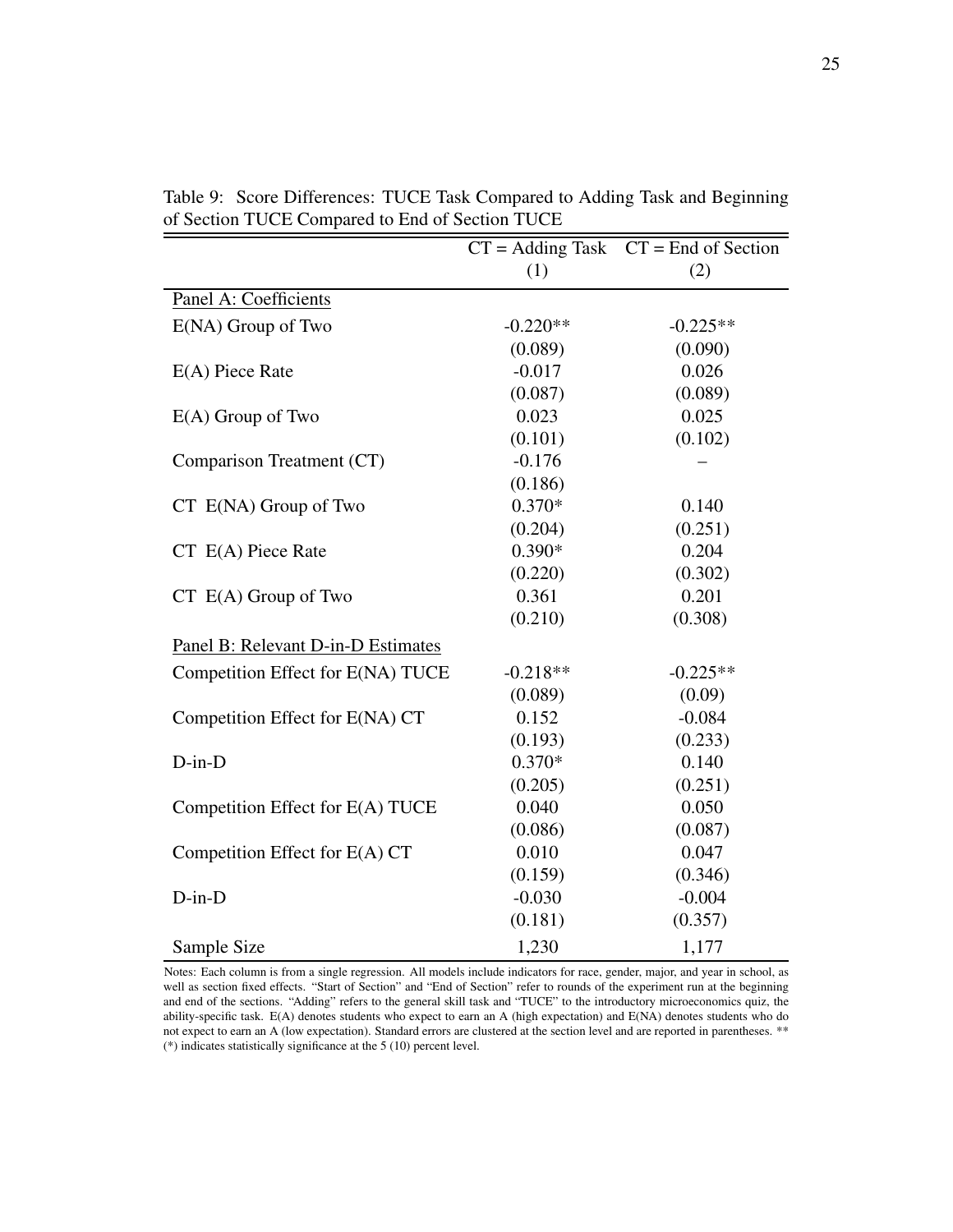# Appendix A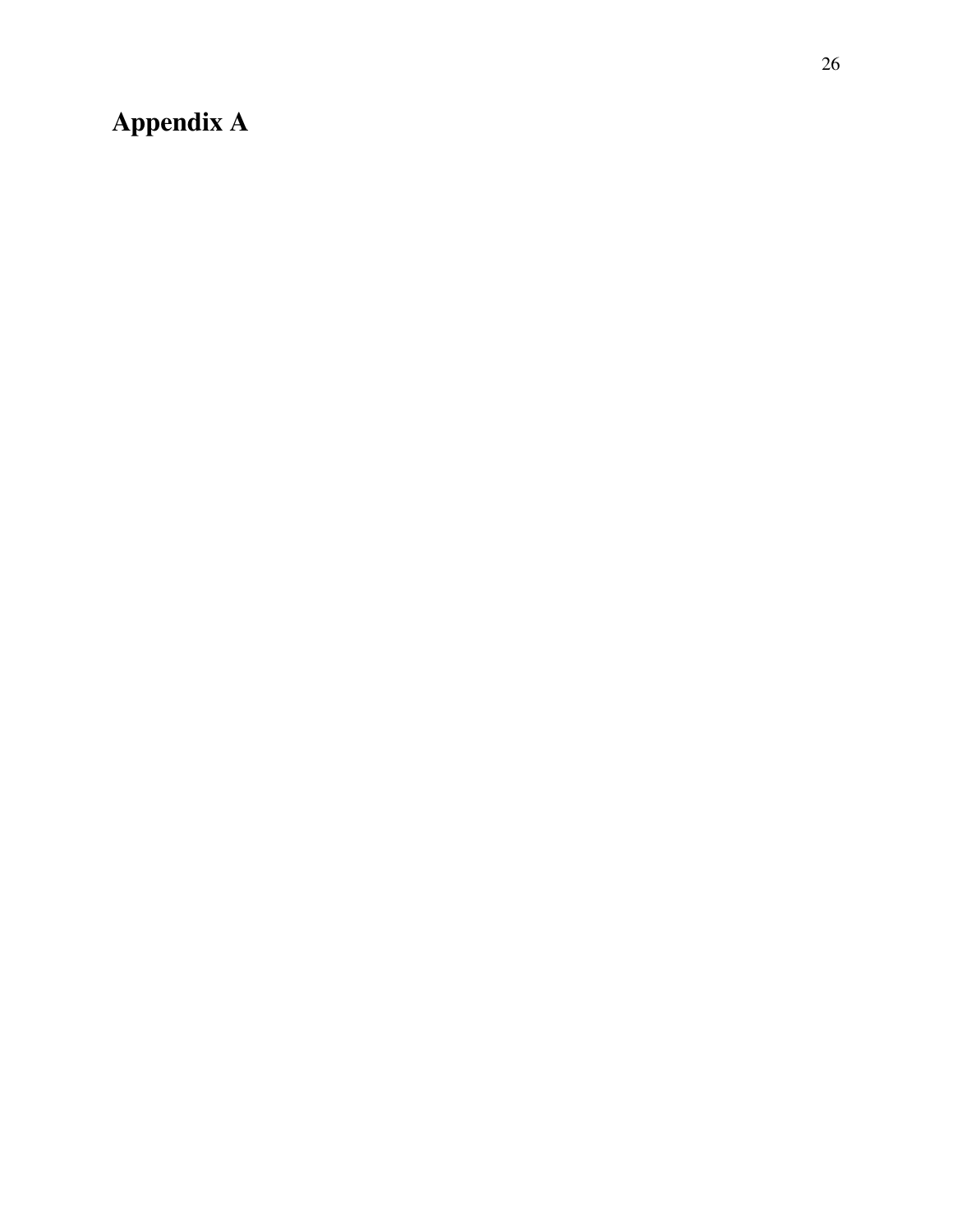### Entry Survey

You are being asked to participate in a study by Kelly Bedard, Stefanie Fischer, and Jon Sonstelie. For your participation today, we will enter you in a lottery in which one person in this class will receive \$25 cash today (photo ID required). If you are younger than 18 you are not eligible for the lottery. While those under 18 years of age can participate in the tournament, your data will not be used for research purposes.

You have also been selected to receive the opportunity to compete against the person with the same color quiz sitting near you. The highest scoring person in your pair will win \$1 for each of their correct answers. The microeconomics quiz includes 10 randomly selected questions. You have 15 minutes to complete the quiz. In the event of a tie, you will split the prize equally.

All participants will be notified by email when scores are posted on Gauchospace. Winners will also be notified by email about the date of payment. All payments will be made outside the classroom at the end of class on the specified date. Winners will be paid in approximately ten days.

We are conducting a study to assess proficiency in foundational microeconomics and analyze competition and test taking. By signing up for this experiment, you are acknowledging that the authors of this study will follow your academic records at UCSB from the beginning of your enrollment through summer 2014. This data will not be used for any other purpose nor will any information ever be made public. All identifying data will be held in confidence from all instructors until after this academic quarter. That being said, absolute confidentiality cannot be guaranteed, since research documents are not protected from subpoena.

Your participation is voluntary. There will be no repercussions should you decide not to participate. You may withdraw your participation at any time and remain eligible for the \$25 lottery. If you have questions you may contact Kelly Bedard at kelly@econ.ucsb.edu or 805‐893‐5571 or the University of California Santa Barbara Human Subjects committee at 805‐893‐ 3807.

By signing below, you acknowledge the above information.

We would like to ask you a few questions:

| What is your sex?        | (A) Female    | (B) Male      |                                                          |              |               |
|--------------------------|---------------|---------------|----------------------------------------------------------|--------------|---------------|
| How old are you?         | (A) 17        | (B) 18 or 19  | (C) 20 or 21                                             | (D) 22 or 23 | (E) 24+       |
| Are you Hispanic/Latino? | (A) Yes       | (B) No        |                                                          |              |               |
| What is your race?       | (A) White     | (B) Black     | (C) Asian                                                | (D) Other    |               |
| Academic Year?           | (A) Freshman  | (B) Sophomore | (C) Junior                                               | (D) Senior   |               |
| Major/Intended Major?    | (A) Economics | Accounting    | (B) Economics & (C) Economics & (D) Other<br>Mathematics |              | (E) Undecided |

\_\_\_\_\_\_\_\_\_\_\_\_\_\_\_\_\_\_\_\_\_\_\_\_\_\_\_\_\_\_\_\_\_\_\_\_\_ \_\_\_\_\_\_\_\_\_\_\_\_\_\_\_\_\_\_\_\_\_\_\_\_\_\_\_\_\_\_\_\_\_\_\_\_

\_\_\_\_\_\_\_\_\_\_\_\_\_\_\_\_\_\_\_\_\_\_\_\_\_\_\_\_\_\_\_\_\_\_\_\_\_ \_\_\_\_\_\_\_\_\_\_\_\_\_\_\_\_\_\_\_\_\_\_\_\_\_\_\_\_\_\_\_\_\_\_\_\_

\_\_\_\_\_\_\_\_\_\_\_\_\_\_\_\_\_\_\_\_\_\_\_\_\_\_\_\_\_\_\_\_\_\_\_\_\_ \_\_\_\_\_\_\_\_\_\_\_\_\_\_\_\_\_\_\_\_\_\_\_\_\_\_\_\_\_\_\_\_\_\_\_\_

Print name **business and the set of the Signature** Signature Signature and the Signature of the Signature of the Signature of the Signature of the Signature of the Signature of the Signature of the Signature of the Signatu

Date **Date Date Perm #** 

Primary e‐mail address Local phone number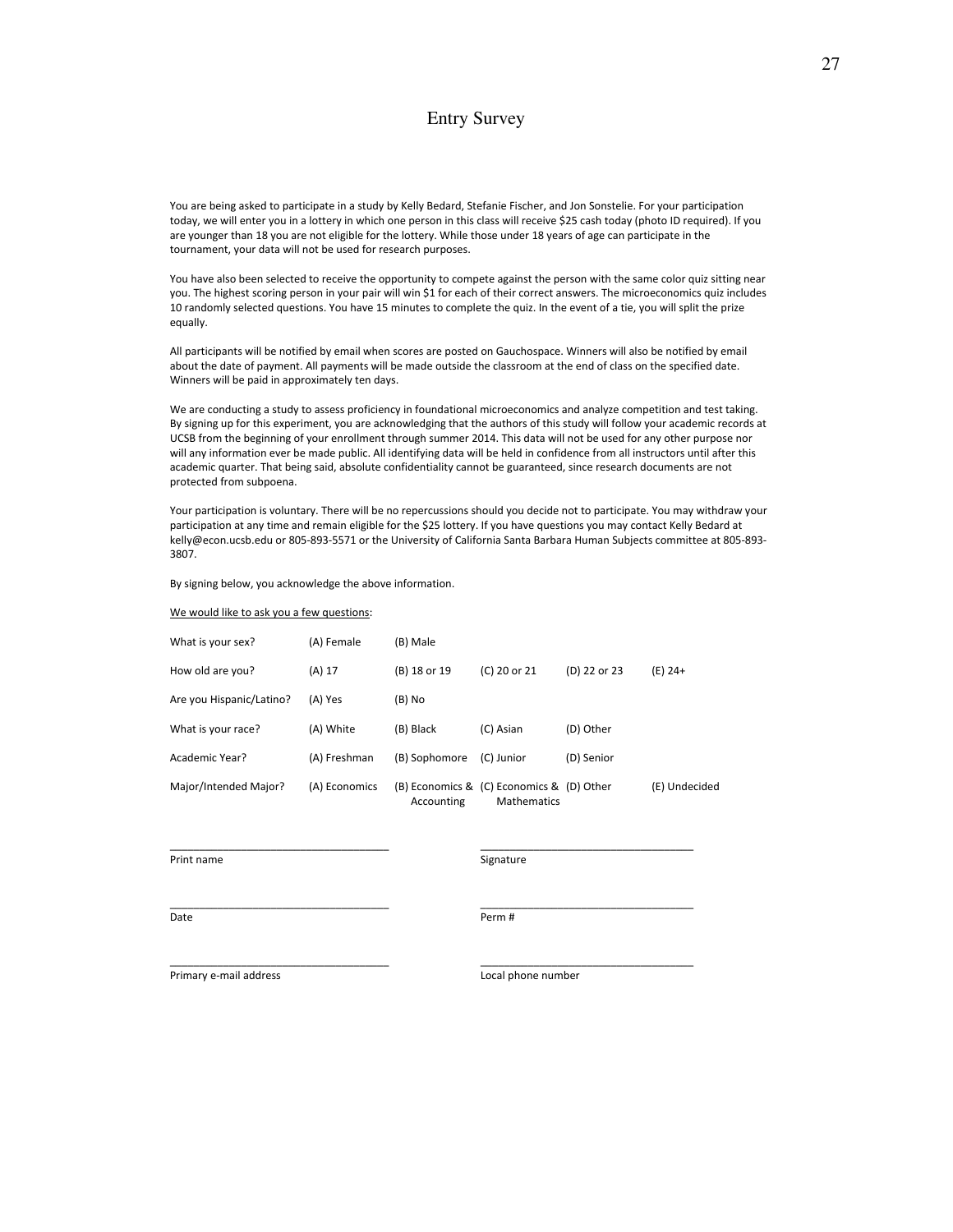#### Form 1 of the TUCE Quiz (Specialized Skill Task)

- 8. Suppose a city facing a shortage of rental apartments eliminates rent controls. Which of the following is most likely to occur?
	- A. a decrease in rents and a decrease in the number of apartment units supplied
	- B. an increase in rents and an increase in the number of apartment units supplied
	- C. a decrease in the demand for apartments and an increase in the number of apartment units supplied
	- D. an increase in the demand for apartments and a decrease in the number of apartment units supplied
- 9. If all of the firms in a competitive industry are legally required to meet new regulations that increase their cost of production:
	- A. supply of the product will decrease.
	- B. demand for the product will decrease.
	- C. the long‐run economic profits of individual firms in the industry will decrease.
	- D. the short-run economic profits of individual firms in the industry will increase.

10. At the profit‐maximizing level of output, a perfectly competitive firm will:

- A. produce the quantity of output at which marginal cost equals price.
- B. produce the quantity of output at which marginal cost is minimized.
- C. keep marginal cost lower than price, so profits will be greater than zero.
- D. try to sell all the output it can produce, to spread fixed costs across the largest possible number of units.
- 11. A state legislature increased the tax on gasoline sold in the state from \$.20 to \$.30 per gallon. A supporter said the tax would "make the distribution of after‐tax income in the state more equal." This statement would be true only if it could be shown that, after the tax is increased:
	- A. people with low incomes buy more gasoline than people with high incomes.
	- B. the quantity of gasoline purchased in the state is highly responsive to changes in price.
	- C. people with high incomes tend to spend the same proportion of their incomes on gasoline as people with low incomes.
	- D. people with high incomes tend to spend a larger proportion of their incomes on gasoline than people with low income.
- 12. The opportunity cost of being a full-time student at a university instead of working fulltime at a job includes all of the following EXCEPT:
	- A. payments for meals.
	- B. payments for tuition.
	- C. payments for books.
	- D. income from the full-time job.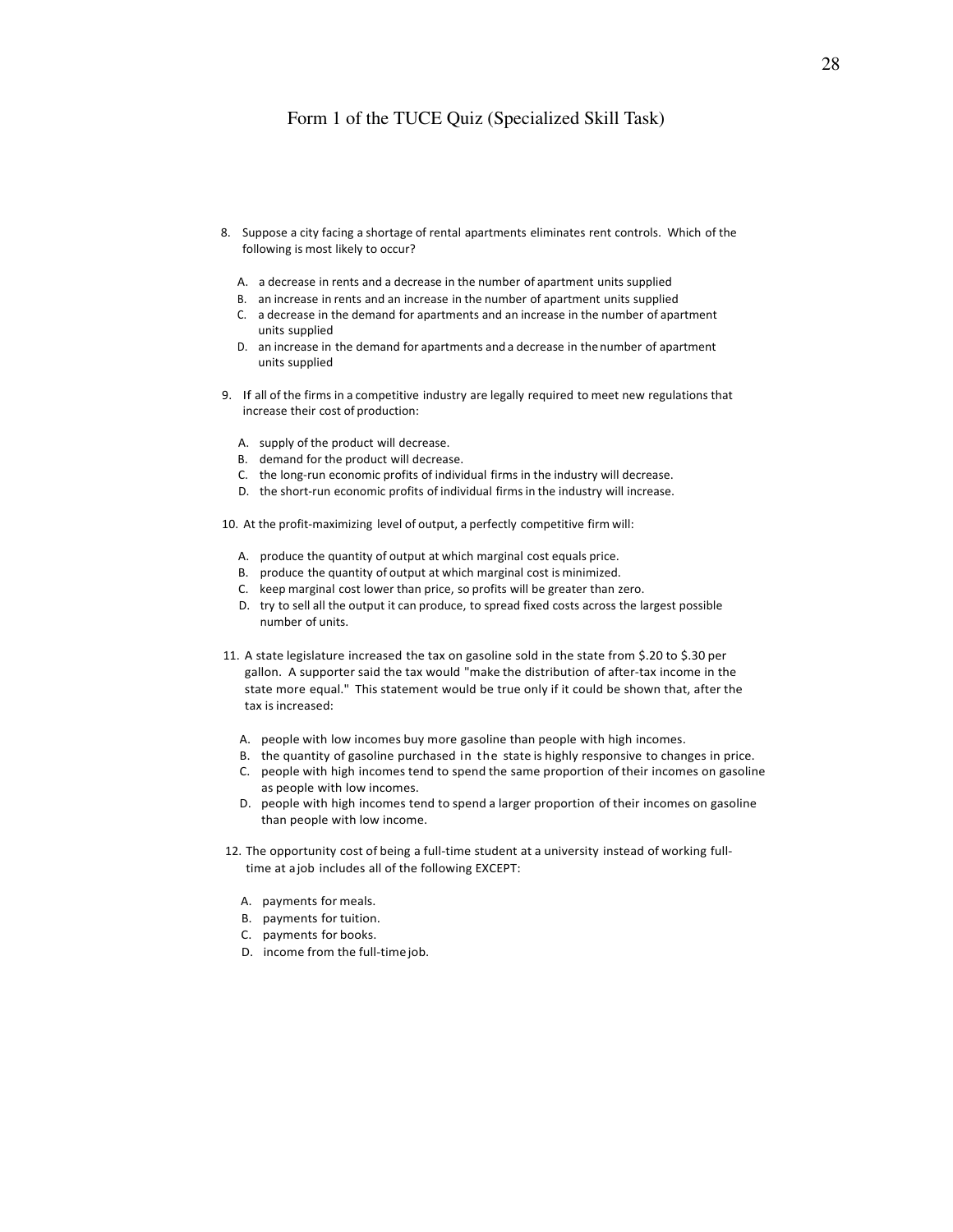- 13. "Water is essential to life, but inexpensive to buy." Which of the following best explains this observation?
	- A. Water has a high total utility, but a low marginal utility.
	- B. Water has a low total utility, but a high marginal utility.
	- C. The quantity supplied of water is less than the quantity demanded at the market price.
	- D. The quantity supplied of water is greater than the quantity demanded at the market price.



- 14. Which of the following is true for this profit-maximizing firm at price P in the graph above?
	- A. It is not earning any economic profits.
	- B. It is currently earning short-run economic profits.
	- C. It should shut down to minimize its economic losses.
	- D. It will continue to earn economic profits in the long run.
- 15. If the exchange rate between dollars (\$) and yen (¥) changes from  $$1 = $200$  to  $$1 =$ ¥100, and domestic prices in both countries stay the same, has the dollar appreciated or depreciated, and would U.S. imports from Japan become less expensive or more expensive?

|    | Value of the dollar | U.S. imports from Japan |
|----|---------------------|-------------------------|
|    | A. Appreciated      | Less expensive          |
|    | B. Appreciated      | More expensive          |
|    | Depreciated         | Less expensive          |
| D. | Depreciated         | More expensive          |
|    |                     |                         |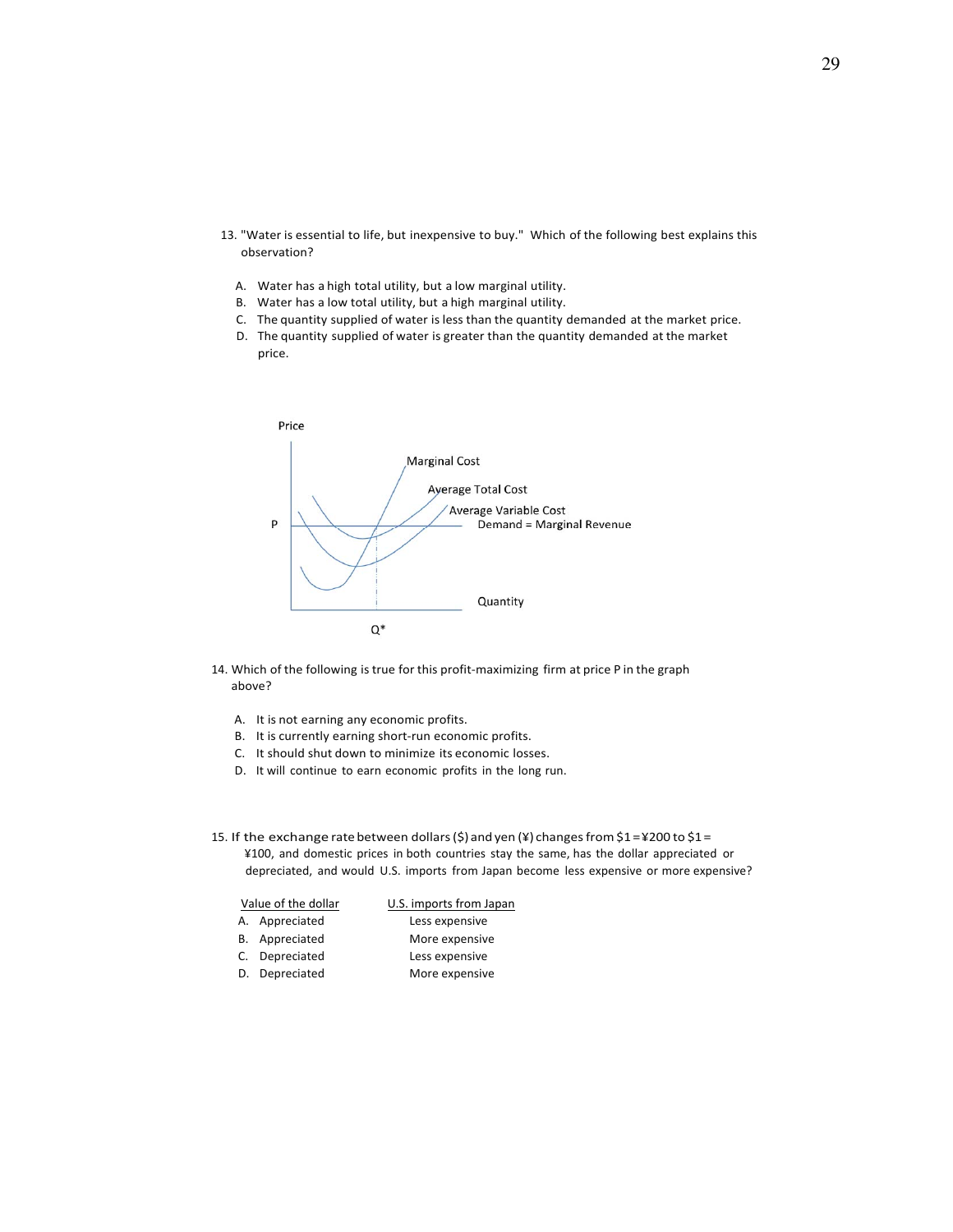16. Suppose the only two cola companies (Acola and Bcola) in a nation are deciding whether to charge high or low prices for their colas. The companies' price strategies are shown in the table below. The four pairs of payoff values show what each company expects to earn or lose in millions of dollars, depending on what the other company does.

|                               |                         | Acola's Price Strategy |                |  |
|-------------------------------|-------------------------|------------------------|----------------|--|
|                               | High Price<br>Low Price |                        |                |  |
| <b>Bcola's Price Strategy</b> | <b>High Price</b>       | Acola +\$100           | Acola +\$250   |  |
|                               |                         | Bcola +\$100           | Bcola -\$50    |  |
|                               | Low Price               | Acola -\$50            | Acola +\$50    |  |
|                               |                         | Bcola +\$250           | Bcola $+$ \$50 |  |

If both companies believe that most consumers are soon going to quit drinking colas, and switch to other products, what is the equilibrium outcome?

- A. Both Acola and Bcola will charge a low price.
- B. Both Acola and Bcola will charge a high price.
- C. Acola will charge‐a low price; Bcola will charge a high price.
- D. Acola will charge a high price; Bcola will charge a low price.
- 17. In Sunshine City, one local ice cream company operatesin a competitive labor market and product market. It can hire workers for \$45 a day and sell ice cream cones for \$1.00 each. The table below shows the relationship between the number of workers hired and the number of icecreamconesproduced andsold.

| Number of            | Number of Ice           |  |  |
|----------------------|-------------------------|--|--|
| <b>Workers Hired</b> | <b>Cream Cones Sold</b> |  |  |
|                      | 340                     |  |  |
| 5                    | 400                     |  |  |
| 6                    | 450                     |  |  |
| 7                    | 490                     |  |  |
|                      | 520                     |  |  |

As long as the company stays in business, how many workers will it hire to maximize profits or minimize losses?

- A. 5 B. 6 C. 7
- D. 8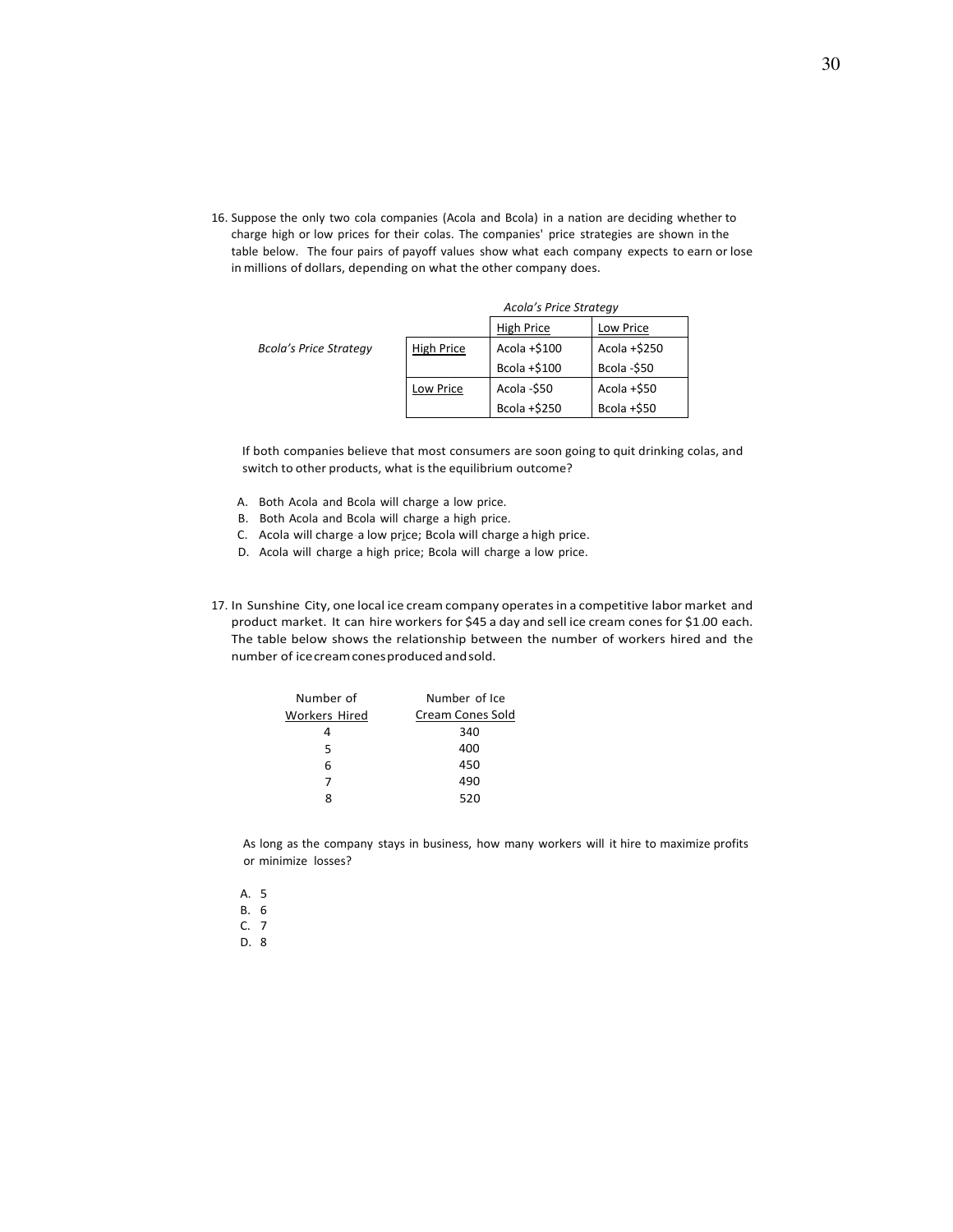#### Form 1 of the Adding/Multiplying Quiz (General Skill Task)

8. The owner of a company must choose between four money schemes. For each scheme, the owner of the firm gets the specified amount. Which scheme has the highest **average** payout? *Hint: to answer this question you'll need to calculate the average for each Scheme ‐‐ i.e. to find the average of Scheme 1 you would want to calculate (8+12+4+24)/4.*

| Scheme 1 | Scheme 2 | Scheme 3 | Scheme 4 |
|----------|----------|----------|----------|
|          |          | 12       | 16       |
| 12       | 40       | 20       | 16       |
|          |          |          | ь        |
| 74       | าว       | 20       | 18       |

A. Scheme 1

B. Scheme 2

C. Scheme 3

D. Scheme 4

9. A real estate developer has to choose between four apartment buildings. Each building has four types of apartments which charge specific levels of rent. Which building generates the highest revenue (total rent)?

| Rent | <b>Building 1</b> | Building 2 | <b>Building 3</b> | Building 4 |
|------|-------------------|------------|-------------------|------------|
| 1000 |                   |            |                   |            |
| 1500 |                   |            |                   | ь          |
| 2000 | 8                 | ь          |                   | ь          |
| 2500 |                   |            |                   |            |

- A. Building 1
- B. Building 2
- C. Building 3
- D. Building 4
- 10. A factory owner must upgrade his factory line. The factory line has five parts. He has bids from four machine shops. Each bid includes all five parts. If the factory owner wants to pay the lowest cost possible for the upgrade, which bid should he choose?

| Part   | Bid 1  | Bid 2  | Bid 3  | Bid 4  |
|--------|--------|--------|--------|--------|
| Part 1 | 10,000 | 8.000  | 12,500 | 9,000  |
| Part 2 | 12.000 | 14,000 | 8,000  | 11,000 |
| Part 3 | 1,500  | 4.500  | 3,500  | 4,000  |
| Part 4 | 2,000  | 3,000  | 3,000  | 4,000  |
| Part 5 | 16,000 | 12,000 | 15,000 | 13,000 |

- A. Bid 1
- B. Bid 2

C. Bid 3

D. Bid 4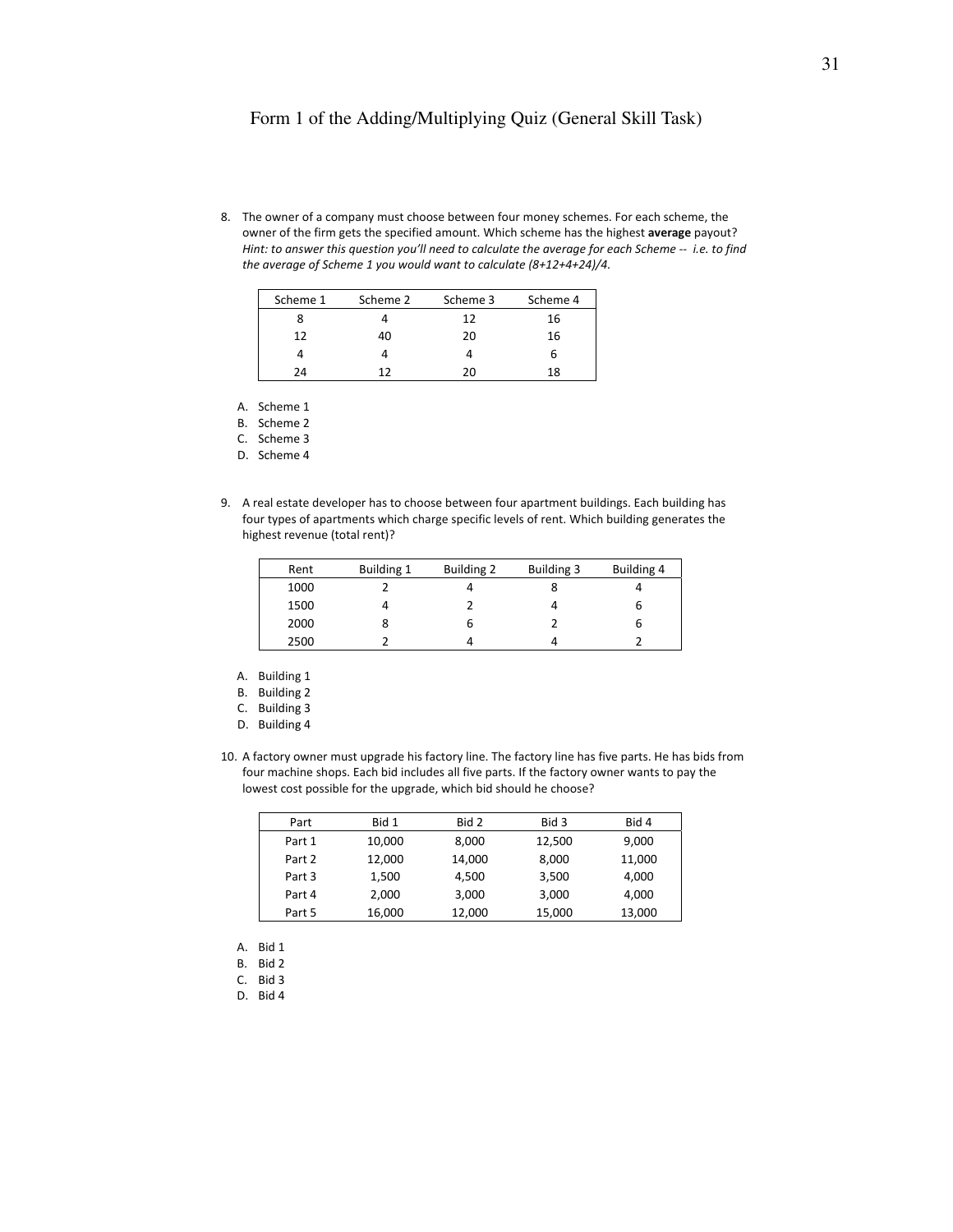11. Your financial planner presents you with four possible stock portfolios. Each portfolio includes five different stocks, each with a different return. Each portfolio includes 1 of each stock (so there are 5 stocks in total in each portfolio). If you want the highest average return, which portfolio should you choose?

| Stock   | Portfolio A | Portfolio B | Portfolio C | Portfolio D |
|---------|-------------|-------------|-------------|-------------|
| Stock 1 | 20%         | 25%         | 15%         | 10%         |
| Stock 2 | 10%         | 10%         | 10%         | 12%         |
| Stock 3 | 25%         | 20%         | 15%         | 20%         |
| Stock 4 | 6%          | 9%          | 6%          | 12%         |
| Stock 5 | 4%          | 6%          | 14%         | 6%          |

A. Portfolio A

B. Portfolio B

C. Portfolio C

D. Portfolio D

12. You have to play one of the four lotteries listed in the table below. If you want to choose the one with the highest average pay out, which lottery should you choose? *Hint: to answer this* question you'll need to calculate the average pay-out for each Lottery - i.e. to find the average *pay‐out for Lottery A you would do the following calculation, (8+16+12+32)/4.*

| Lottery A | Lottery B | Lottery C | Lottery D |
|-----------|-----------|-----------|-----------|
|           | 16        | 24        |           |
| 16        | 20        | 16        | 24        |
| 12        | 8         | 14        | 14        |
| 32        | 28        | フフ        | 26        |

A. Lottery A

B. Lottery B

D. Lottery D

C. Lottery C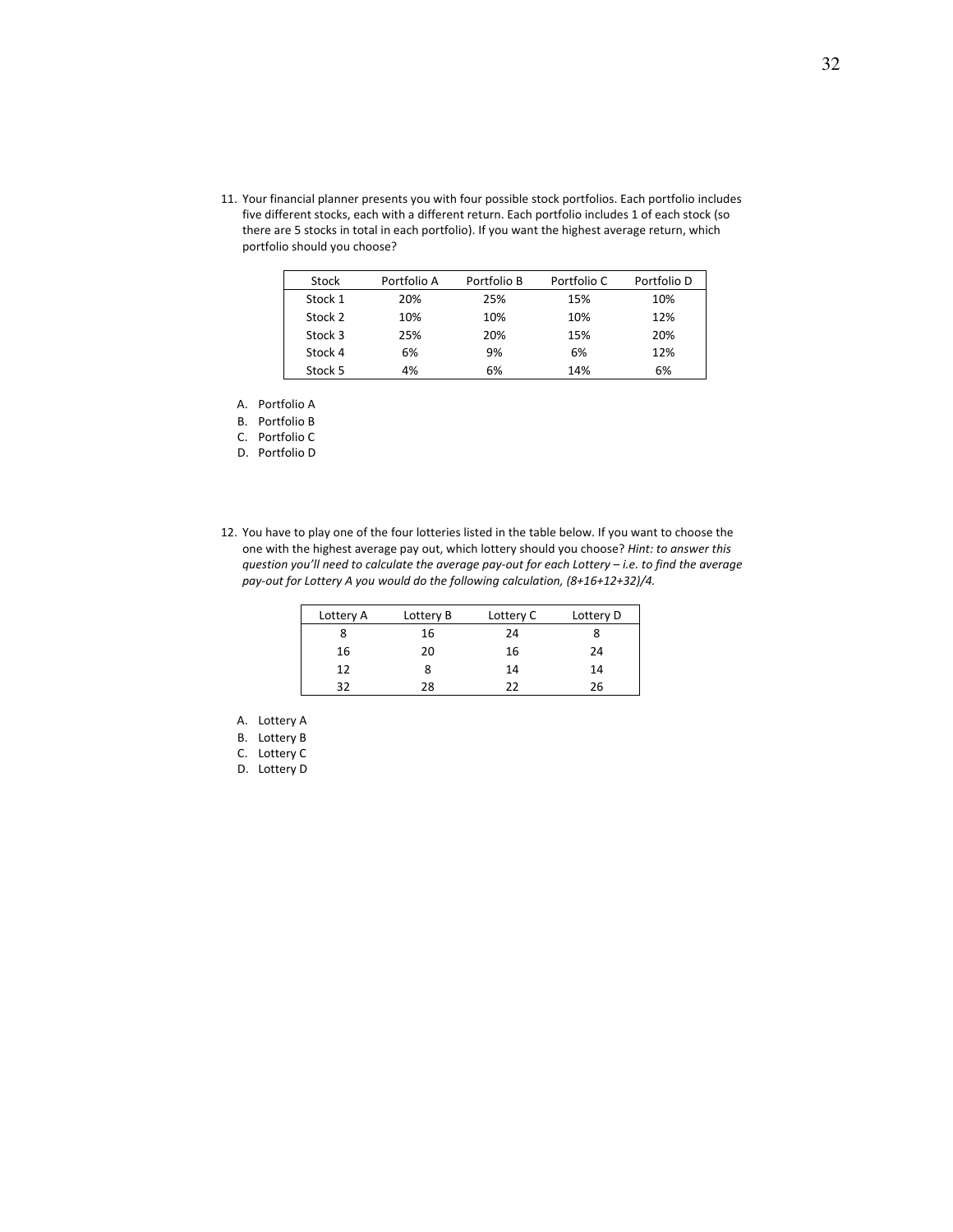13. The owner of a company must choose between four money schemes. For each scheme, the owner of the firm gets the specified amount. Which scheme has the highest **average** payout? Hint: to answer this question you'll need to calculate the average for each Scheme -- i.e. to find *the average of Scheme 1 you would want to calculate (24+24+8+32)/4.*

| Scheme 1 | Scheme 2 | Scheme 3 | Scheme 4 |
|----------|----------|----------|----------|
| 24       | 28       | 20       | 20       |
| 24       | 20       | 18       | 24       |
|          | h        | 11       |          |
| っっ       | 30       | 35       | 27       |

A. Scheme 1

B. Scheme 2

C. Scheme 3

D. Scheme 4

14. A real estate developer has to choose between four apartment buildings. Each building has four types of apartments which charge specific levels of rent. Which building generates the highest revenue (total rent)?

| Rent | Building 1 | Building 2 | Building 3 | Building 4 |
|------|------------|------------|------------|------------|
| 3000 |            |            |            |            |
| 2000 |            |            |            |            |
| 2500 | b          |            | 5          | 8          |
| 1500 | 10         | 17         | 11         | 10         |

A. Building 1

B. Building 2

- C. Building 3
- D. Building 4
- 15. A factory owner must upgrade his factory line. The factory line has five parts. He has bids from four machine shops. Each bid includes all five parts. If the factory owner wants to pay the lowest cost possible for the upgrade, which bid should he choose?

| Part   | Bid 1  | Bid 2  | Bid 3  | Bid 4  |
|--------|--------|--------|--------|--------|
| Part 1 | 30,000 | 32,000 | 28,500 | 29,000 |
| Part 2 | 10,000 | 12,000 | 11,000 | 9,000  |
| Part 3 | 22,000 | 20,000 | 21,000 | 20,000 |
| Part 4 | 12,000 | 7,000  | 14,000 | 9,000  |
| Part 5 | 4,000  | 6,000  | 5,000  | 11,000 |

- A. Bid 1
- B. Bid 2
- C. Bid 3
- D. Bid 4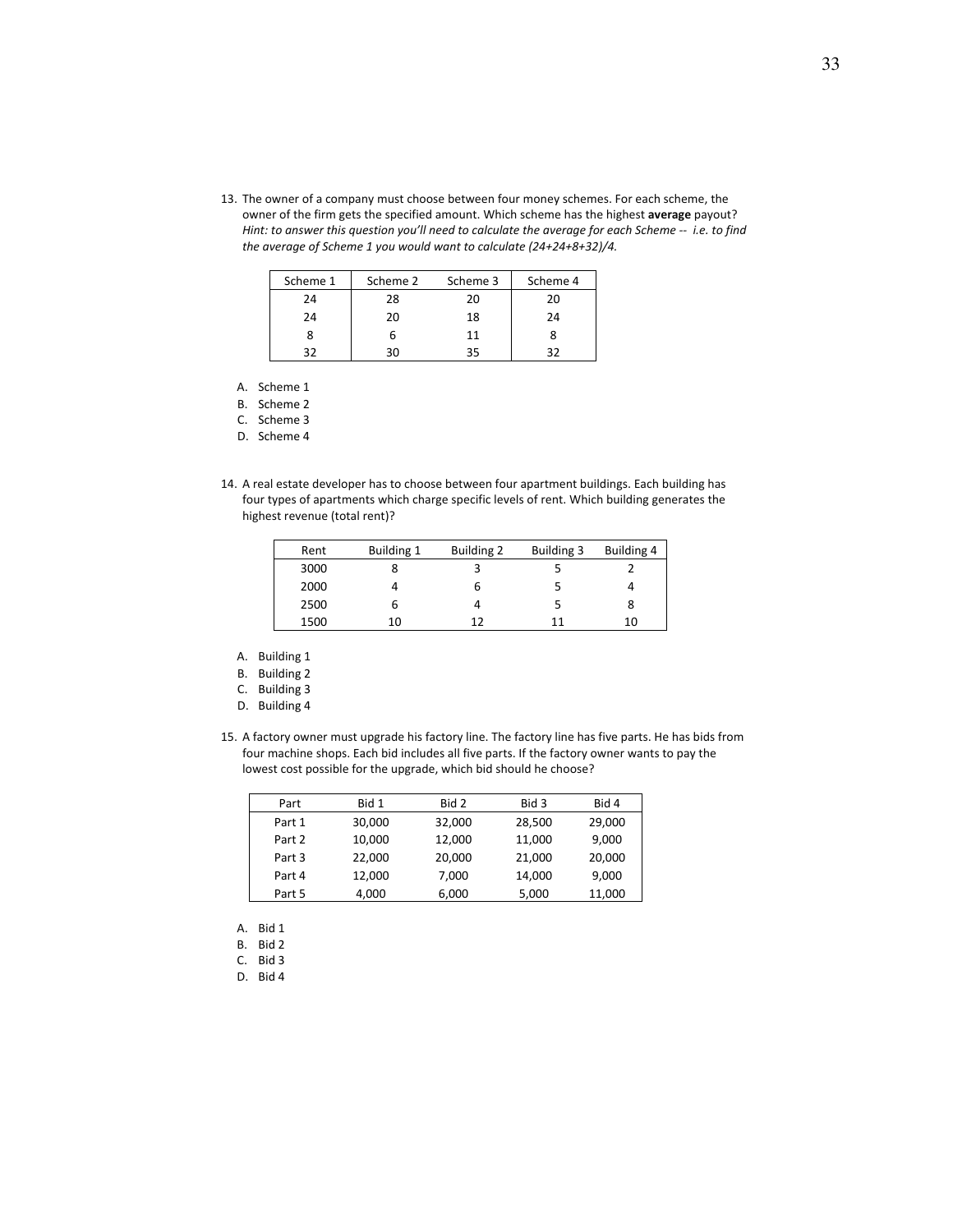16. Your financial planner presents you with four possible stock portfolios. Each portfolio includes five different stocks, each with a different return. Each portfolio includes 1 of each stock (so there are 5 stocks in total in each portfolio). If you want the highest average return, which portfolio should you choose?

| Stock   | Portfolio A | Portfolio B | Portfolio C | Portfolio D |
|---------|-------------|-------------|-------------|-------------|
| Stock 1 | 3%          | 2%          | 6%          | 7%          |
| Stock 2 | 18%         | 14%         | 15%         | 12%         |
| Stock 3 | 22%         | 25%         | 20%         | 20%         |
| Stock 4 | 8%          | 8%          | 10%         | 10%         |
| Stock 5 | 4%          | 6%          | 9%          | 6%          |

A. Portfolio A

B. Portfolio B

C. Portfolio C

D. Portfolio D

17. You have to play one of the four lotteries listed in the table below. If you want to choose the one with the highest average pay out, which lottery should you choose? *Hint: to answer this* question you'll need to calculate the average pay-out for each Lottery - i.e. to find the average *pay‐out for Lottery A you would do the following calculation, (150+350+650+350)/4.*

| Lottery A | Lottery B | Lottery C | Lottery D |
|-----------|-----------|-----------|-----------|
| 150       | 100       | 100       | 300       |
| 350       | 400       | 500       | 400       |
| 650       | 600       | 550       | 580       |
| 350       | 300       | 250       | 200       |

- A. Lottery A
- B. Lottery B
- C. Lottery C
- D. Lottery D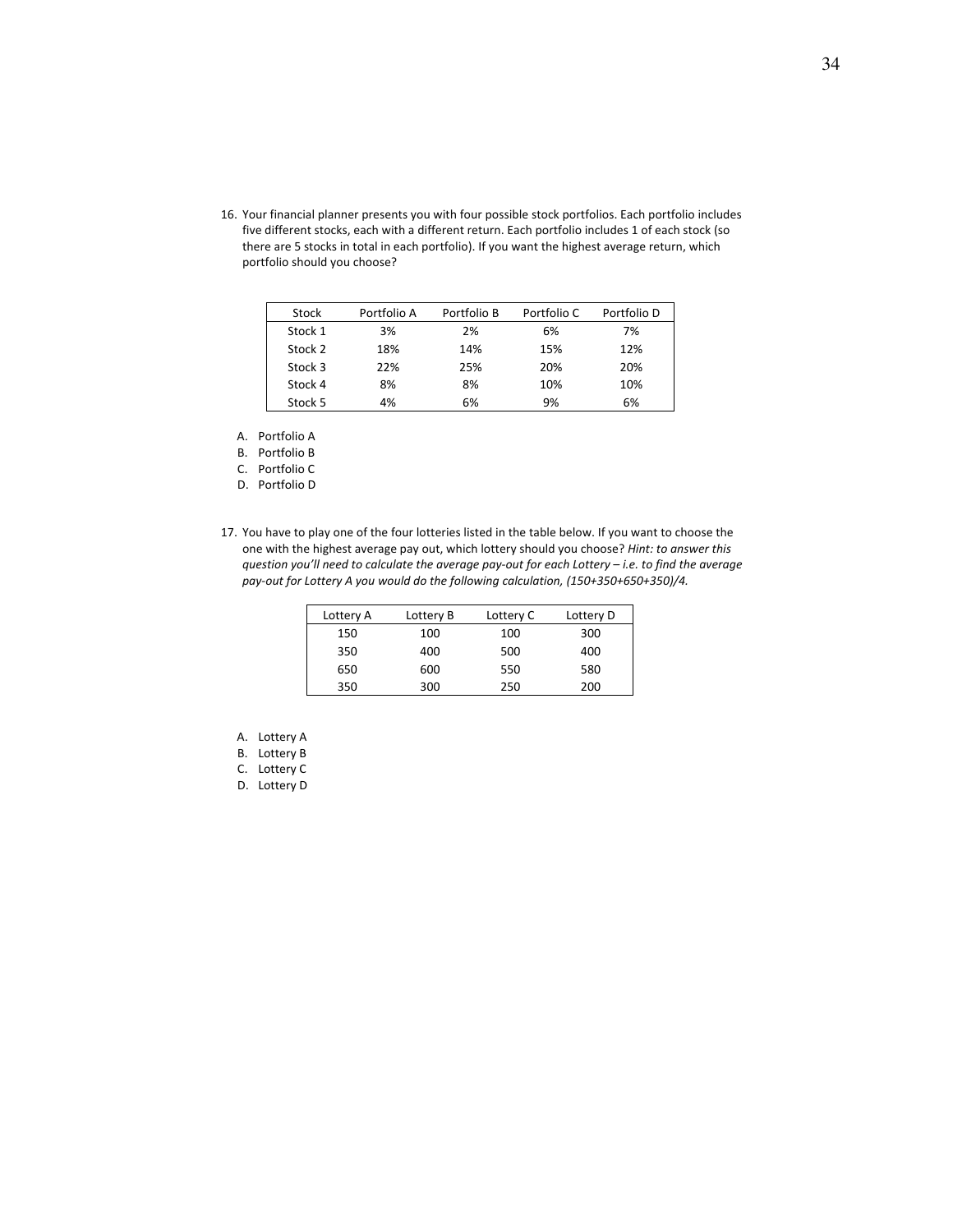# Appendix B

| Table DT. Score Differences by Incentive Structure Across Grade Expectation with various Controls |                                   |                                 |                       |                                      |                                 |                         |                                  |                               |                         |
|---------------------------------------------------------------------------------------------------|-----------------------------------|---------------------------------|-----------------------|--------------------------------------|---------------------------------|-------------------------|----------------------------------|-------------------------------|-------------------------|
|                                                                                                   | Section Fixed Effects Only        |                                 |                       | <b>Plus Survey Reported Controls</b> |                                 |                         | <b>Plus Available SAT Scores</b> |                               |                         |
|                                                                                                   | E(NA)<br>(1)                      | E(A)<br>(2)                     | $E(NA) - E(A)$<br>(3) | E(NA)<br>(4)                         | E(A)<br>(5)                     | $E(NA)$ - $E(A)$<br>(6) | E(NA)<br>(7)                     | E(A)<br>(8)                   | $E(NA)$ - $E(A)$<br>(9) |
| Group of 2 - Piece Rate Difference                                                                | $-0.231**$<br>(0.099)             | 0.056<br>(0.083)                | $-0.287**$<br>(0.104) | $-0.199**$<br>(0.085)                | 0.049<br>(0.085)                | $-0.248**$<br>(0.099)   | $-0.187**$<br>(0.089)            | 0.047<br>(0.088)              | $-0.234**$<br>(0.103)   |
| Group of 6 WTA - Piece Rate Difference                                                            | $-0.378**$<br>(0.152)<br>$[0.21]$ | $-0.024$<br>(0.139)<br>$[0.52]$ | $-0.354*$<br>(0.190)  | $-0.338**$<br>(0.132)<br>$[0.18]$    | $-0.052$<br>(0.142)<br>$[0.41]$ | $-0.285$<br>(0.178)     | $-0.377**$<br>(0.136)<br>[0.09]  | $-0.046$<br>(0.151)<br>[0.46] | $-0.331*$<br>(0.181)    |
| Group of 6 THP- Piece Rate Difference                                                             | $-0.346**$<br>(0.129)<br>$[0.23]$ | $-0.037$<br>(0.120)<br>$[0.34]$ | $-0.309**$<br>(0.134) | $-0.309**$<br>(0.125)<br>$[0.27]$    | $-0.065$<br>(0.122)<br>[0.24]   | $-0.245*$<br>(0.137)    | $-0.275**$<br>(0.130)<br>[0.38]  | $-0.046$<br>(0.127)<br>[0.33] | $-0.229*$<br>(0.135)    |
| Group of 10 WTA - Piece Rate Difference                                                           | $-0.247$<br>(0.169)<br>$[0.91]$   | 0.067<br>(0.117)<br>$[0.90]$    | $-0.314*$<br>(0.16)   | $-0.246$<br>(0.158)<br>$[0.74]$      | 0.053<br>(0.118)<br>[0.96]      | $-0.300*$<br>(0.154)    | $-0.226$<br>(0.171)<br>[0.79]    | 0.071<br>(0.123)<br>$[0.78]$  | $-0.297*$<br>(0.167)    |
| Group of 10 THP - Piece Rate Difference                                                           | $-0.395**$<br>(0.166)<br>[0.23]   | $-0.011$<br>(0.146)<br>$[0.60]$ | $-0.384**$<br>(0.147) | $-0.424**$<br>(0.169)<br>$[0.12]$    | $-0.025$<br>(0.147)<br>[0.56]   | $-0.400***$<br>(0.146)  | $-0.401**$<br>(0.168)<br>[0.15]  | 0.001<br>(0.146)<br>[0.71]    | $-0.402***$<br>(0.142)  |
| <b>Testing Equality of Tournament Coefficients</b>                                                | $F = 0.50$                        | $F = 0.59$                      |                       | $F = 0.39$                           | $F = 0.50$                      |                         | $F = 0.41$                       | $F = 0.52$                    |                         |

Table B1: Score Differences by Incentive Structure Across Grade Expectation with Various Controls

Notes: Sample size is 2,298. Each vertical panel is from a single regression (equation 1). All models include section fixed effects. Survey reported controls include: race, sex, major, year in school, and age. Administrati high school GPA, grades in previous economics courses taken at UCSB, parent education, transfer status, SES, citizenship, and primary language spoken in home. SAT scores includes SAT math, SAT reading and SAT writing as we dummy variables indicating if SAT scores are missing. E(A) denotes students who expect to earn an A (high expectation) and E(NA) denotes students who do not expect to earn an A (low expectation). Square brackets report the testing for the equivalence of the corresponding coefficient and the coefficient for the group of two. Standard errors are clustered at the section level and are reported in parentheses. \*\* (\*) indicates statistically sign percen<sup>t</sup> level.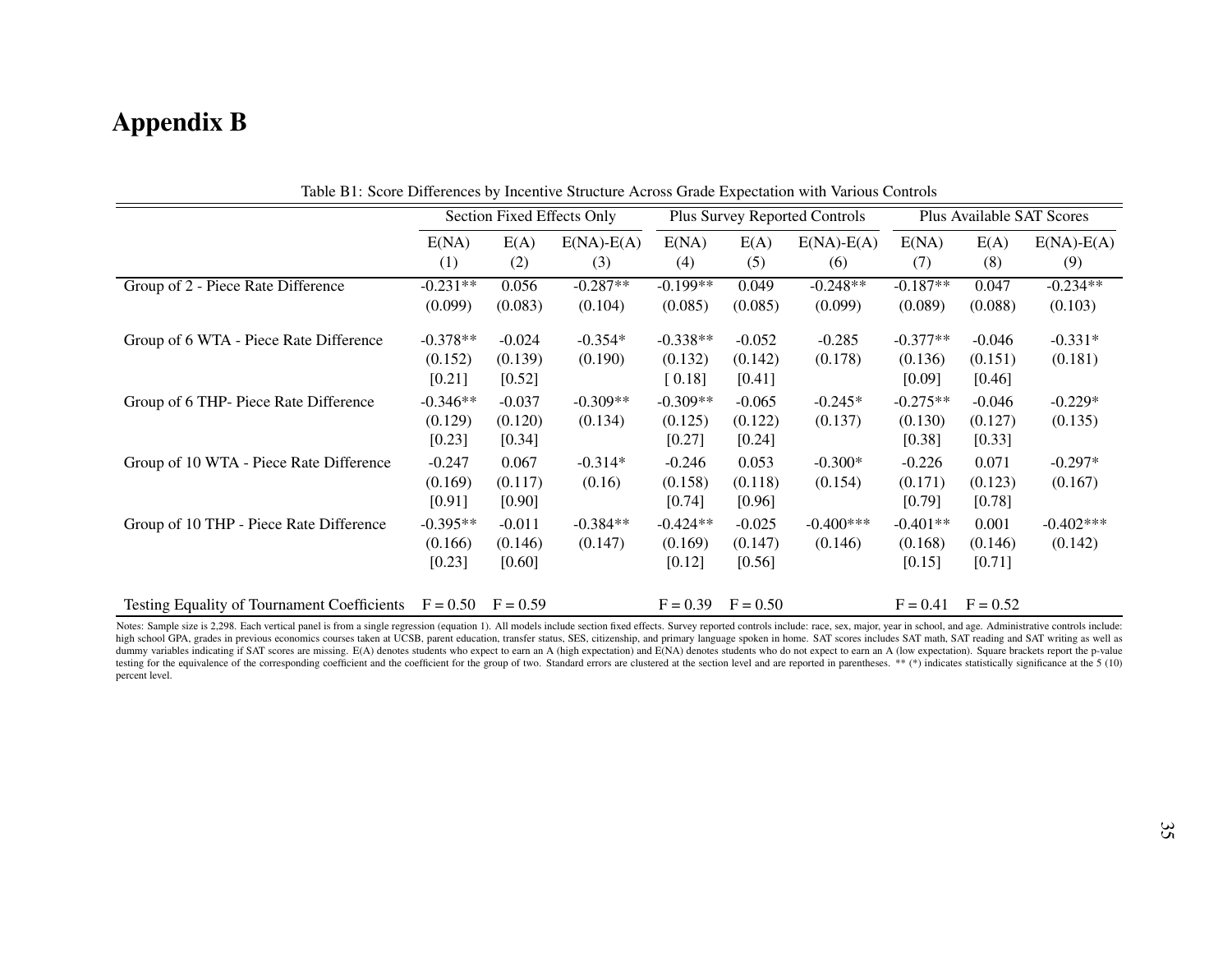|                                 | Section Fixed Effects Only |         |                         | <b>Plus Survey Reported Controls</b> |             |                     | Plus Available SAT Scores |             |                     |
|---------------------------------|----------------------------|---------|-------------------------|--------------------------------------|-------------|---------------------|---------------------------|-------------|---------------------|
|                                 | E(NA)                      | E(A)    | $E(NA)$ - $E(A)$<br>(3) | E(NA)<br>(4)                         | E(A)<br>(5) | $E(NA)-E(A)$<br>(6) | E(NA)                     | E(A)<br>(8) | $E(NA)-E(A)$<br>(9) |
| Compete - Piece Rate Difference | $-0.254**$                 | 0.065   | $-0.319**$              | $-0.223**$                           | 0.059       | $-0.282**$          | $-0.220**$                | 0.063       | $-0.282**$          |
|                                 | (0.100)                    | (0.081) | (0.101)                 | (0.086)                              | (0.083)     | (0.098)             | (0.090)                   | (0.088)     | (0.103)             |

Table B2: Score Differences by Incentive Structure Across Grade Expectation with Various Controls

Notes: Sample size is 2,298. All five tournament treatments have been collapsed into a single "compete" category. Each vertical panel is from a single regression (equation 1). All models include section fixed effects. Survey reported controls include: race, sex, major, year in school, and age. Administrative controls include: high school GPA, grades in previous economics courses taken at UCSB, parent education, transfer status, SES, citizenship, and primary language spoken in home. SAT scores includes SAT math, SAT reading and SAT writing as well as dummy variables indicating if SAT scores are missing. E(A) denotes students whoexpect to earn an A (high expectation) and E(NA) denotes students who do not expect to earn an A (low expectation). Standard errors are clustered at the section level and are reported in parentheses. \*\* (\*) indicates statistically significance at the 5 (10) percen<sup>t</sup> level.